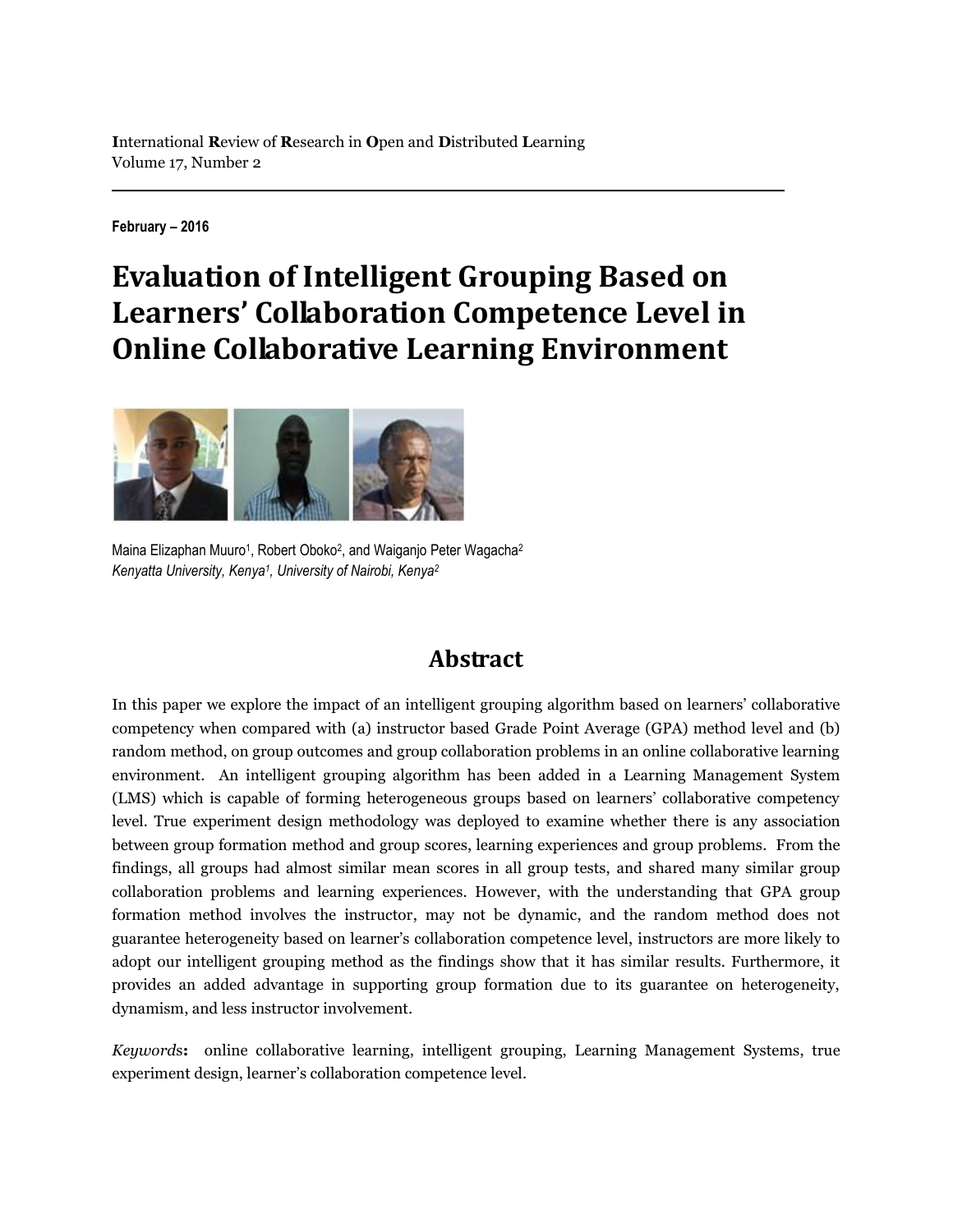# **Introduction**

Group formation on group work has big impact on group performance. Depending on how the group is formed, it can result in homogeneity in student characteristics and ineffective peer learning. Thus, there is a need to constitute heterogeneous groups in collaborative learning which constitutes students with different collaborative competencies and knowledge levels. However, without empirical study it becomes difficult to conclude which characteristics are desirable in group heterogeneity as different learning needs may require different group orientations. Previous research has focused on various group orientation techniques and their impact on group performance like different learning styles in group orientation (Alfonseca, Carro, Martin, Ortigosa, & Paredes, 2006; Deibel, 2005; Grigoriadou, Papanikolaou, & Gouli, 2006). However, there is need to investigate the impact of other group orientation techniques on group performance like grouping students based on their Collaboration Competence Levels (CCL). Furthermore, most of the previous research in group formation lacks the true experiment design methodology which is recommend when investigating learning outcomes with different instructional methods.

This research sought to investigate the impact of different group orientation techniques (GPA, Intelligent Grouping, and Random) on group outcomes in an online collaborative learning environment. Hence, the research questions we intended to answer in this respect are:

- 1. Which group of learners amongst the intelligently grouped, randomly grouped and instructor grouped methods using GPA collaborates more effectively and performs better in an online group task?
- 2. What is the association between grouping method and group outcomes in terms of (a) students' learning experiences (b) perceived problems (c) group leadership satisfaction, and (d) group task satisfaction?
- 3. What are the students' perceived benefits of online collaborative learning?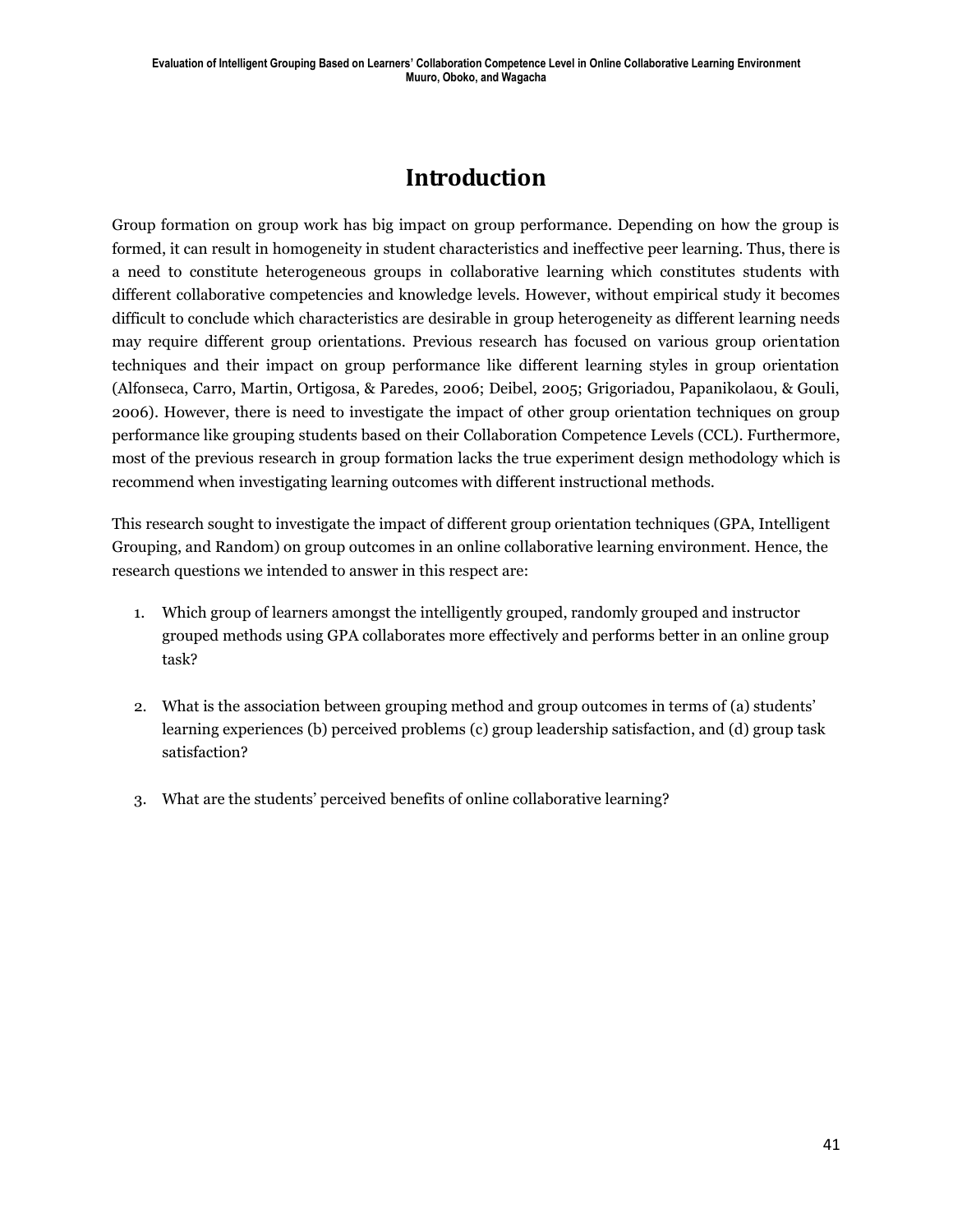# **Literature Review**

### **Group Formation**

Group formation is the process of identifying students and assigning them to a specific group so that they belong to one specific group when doing a group task (Wessner & Pfister, 2001). In a group task a group can be either homogenous or heterogeneous. In homogeneous group formation a student joins a group with other members who have similar characteristics such as course interests, work schedules and residential proximity. For instance, grouping students with interests in the same academic major or with similar course interests may be an effective procedure for promoting bonding, productivity, and synergy among group members, while grouping students with similar class and work schedules can facilitate outof-class collaboration among teammates. Also, grouping students with respect to residential proximity may be an effective strategy for enabling group members to get together conveniently outside of class to complete group tasks. On the other hand, in heterogeneous group formation a student joins a group with other members who have different or diverse characteristics such as academic achievement, learning styles, personality profiles and demographic information which could include age, gender, racial, and ethnic or cultural background.

Heterogeneous groups are always preferred because it's believed they produce constructive controversy (de Faria, Adan-Coello, & Yamanaka, 2006). However, though heterogeneous groups are preferred, there is always are dilemma as to what extent the heterogeneity is in terms of academic achievement, gender, age, social group, and personality. Consequently, numerous studies have been conducted to establish the effect of group formation method on group performance. However, two methods (random selection and self-selection) tend to dominate in the literature, probably due to the fact that there is little involvement of the instructor. However, of these two methods, researchers have posited that self-selection offers the best advantages for students in classroom work groups (Connerley & Mael, 2001; Koppenhaver & Shrader, 2003; Strong & Anderson, 1990).

The criteria for selecting members in a group can also affect the members' commitment. Group members who choose with whom to work are more relationally satisfied with their group and more committed to work together than members who are randomly assigned to work with each other (Scott, 2001). Random selection method is highly utilized by instructors due to the ease of implementation and "fair" distribution, which gives a student equal chance to be a member of any group, hence both social and academic heterogeneity can somehow be achieved. However, it can also lead to lack of diversity in skills within the group (Bacon, Stewart, & Anderson, 2001). Randomly selected groups have also proven to utilize their time during group meetings more effectively and group members are more task oriented probably because, familiarity among members is less which makes the groups' social network less compared with self-selected membership (Chapman, Meuter, Toy, & Wright, 2006). Despite these advantages, random selection has proved to be (a) less effective in improving group performance, (b) inferior in group dynamic ratings, and (c) increased conflicts (Chapman et al., 2006). Hence, there is need to explore other intelligent techniques which are more dynamic and are capable of considering collaboration competences among learners.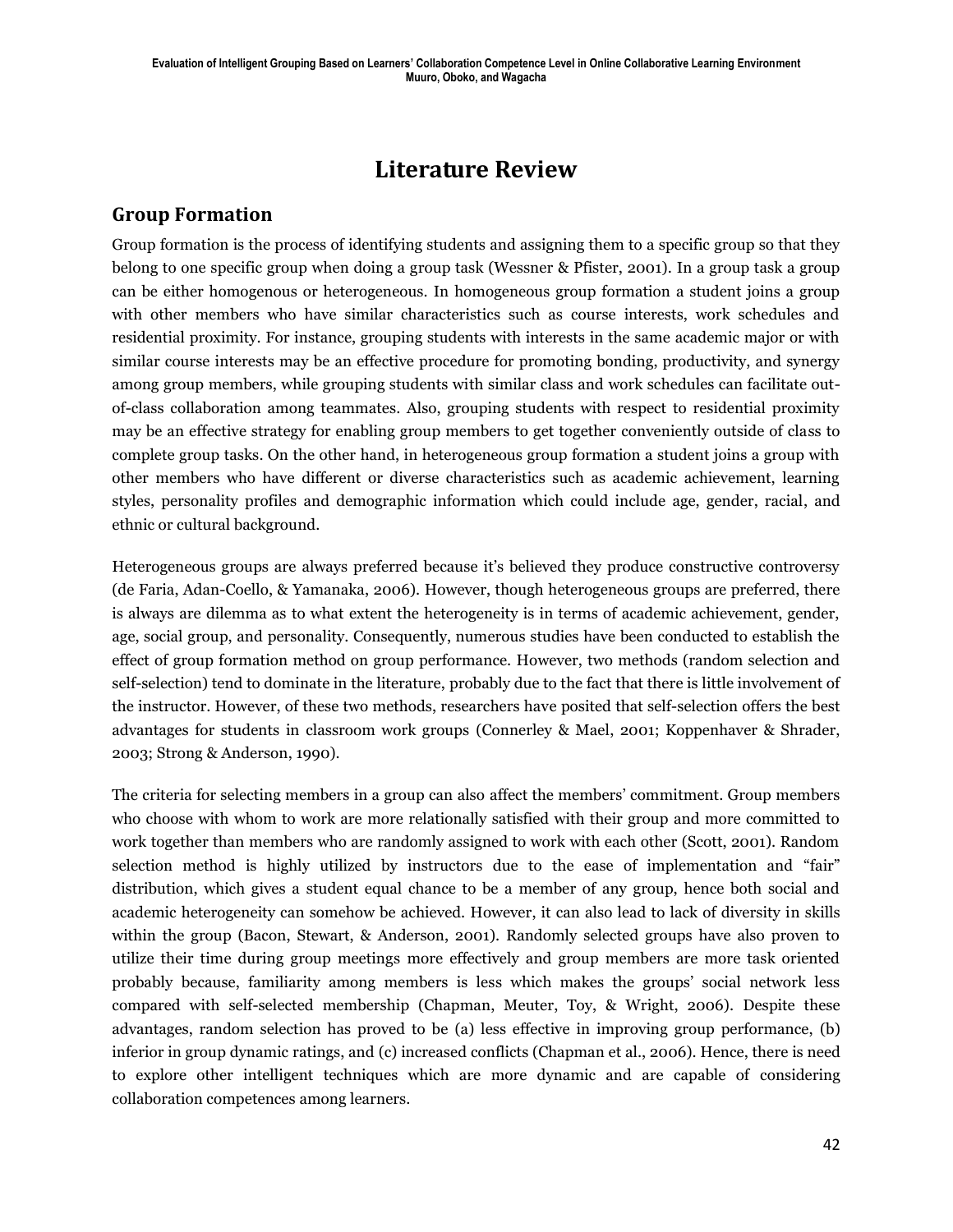The use of intelligent systems to do group formation in online collaborative learning environments has also been reported in recent research (Liu, Joy, & Griffiths, 2009; Messeguer, Medina, Royo, Navarro, & Juarez, 2010). Although computer based random selection methods have been preferred in large classes, intelligent techniques are better because they do incorporate learner's characteristics like learning style (Liu et al., 2009), learner's profile, and context (Muehlenbrock, 2006) and contextual information (Messeguer et al., 2010). They could also change the group allocation. The ability to change the group member composition in real time enables the leveling up of learning results and improvements in the participants' social relationships. Some of the intelligent techniques have applied the use of machine learning techniques like instance-based learning and bayesian network which are capable of using contextual information to learn the user behavior and predict an appropriate group for the learner. Liu et al. (2009) and Messeguer et al. (2010) developed an intelligent grouping algorithm based on learning style and integrated it in a LMS to group students with different learning styles together. They also demonstrated its use in a realistic online collaborative learning environment by comparing it with group assignments based on similar learning styles. However, in their study they failed to address the impact of the algorithm when compared to other methods such as random and self-selection (popular in LMS). In addition, there are no true experimental studies on these intelligent systems in order to prove their effect in group performance when compared with instructor-based methods.

### **Intelligent Grouping based on Collaboration Competence Level**

Forum data in the Moodle database has many attributes such as a new post which is an original idea, a reply to a post which corresponds to a response to an existing idea, and the average rating of the posts (done by an instructor and indicates the level of relevance of the post on the issues under discussion). Once processed into an appropriate form, these data can be processed by machine learning tools such as Weka clustering algorithms (Aher & Lobo, 2011) and create clusters based on forum data (Aher & Lobo, 2011; Muuro, Wagacha, & Oboko, 2014). In this study we have extracted data from the Moodle database which include: (a) user id (taken from *mdl\_role\_assignments* table by checking the role and enroll conditions), (b) number of posts (taken from *mdl\_forum\_posts* table), (c) number of replies (taken from *mdl\_forum\_posts* table), and (d) forum ratings (taken from *mdl\_rating* table). These data were stored in a *.csv* text file and were entered into the *Weka.PHP* program which has the clustering algorithms to create three clusters representing three different collaborative competence levels (High, Medium and Low) as discussed later in Table 1.

Data stored in these clusters were used to form heterogeneous groups using an intelligent grouping algorithm (Muuro, Wagacha, & Oboko, 2014). This grouping algorithm is capable of selecting students from different clusters to form a group which represents diverse collaboration competencies in group membership. To create heterogeneous groups through the intelligent grouping algorithm, first, the data stored in the three collaborative competence levels (Cluster 0, Cluster 1 and Cluster 2) are converted to an array with *userid* values. Secondly, *userids* are ranked from Cluster 0 (most collaborative) to Cluster 2 (least collaborative). The result is stored in an array called *rankedArray*. It's from the *rankedArray* that the algorithm picks students from different collaborative levels as per the rank and assigns them to one group as per the specified group size. This process is performed iteratively until all students are assigned to a group. Students who are most collaborative are assigned a mentor role in their group.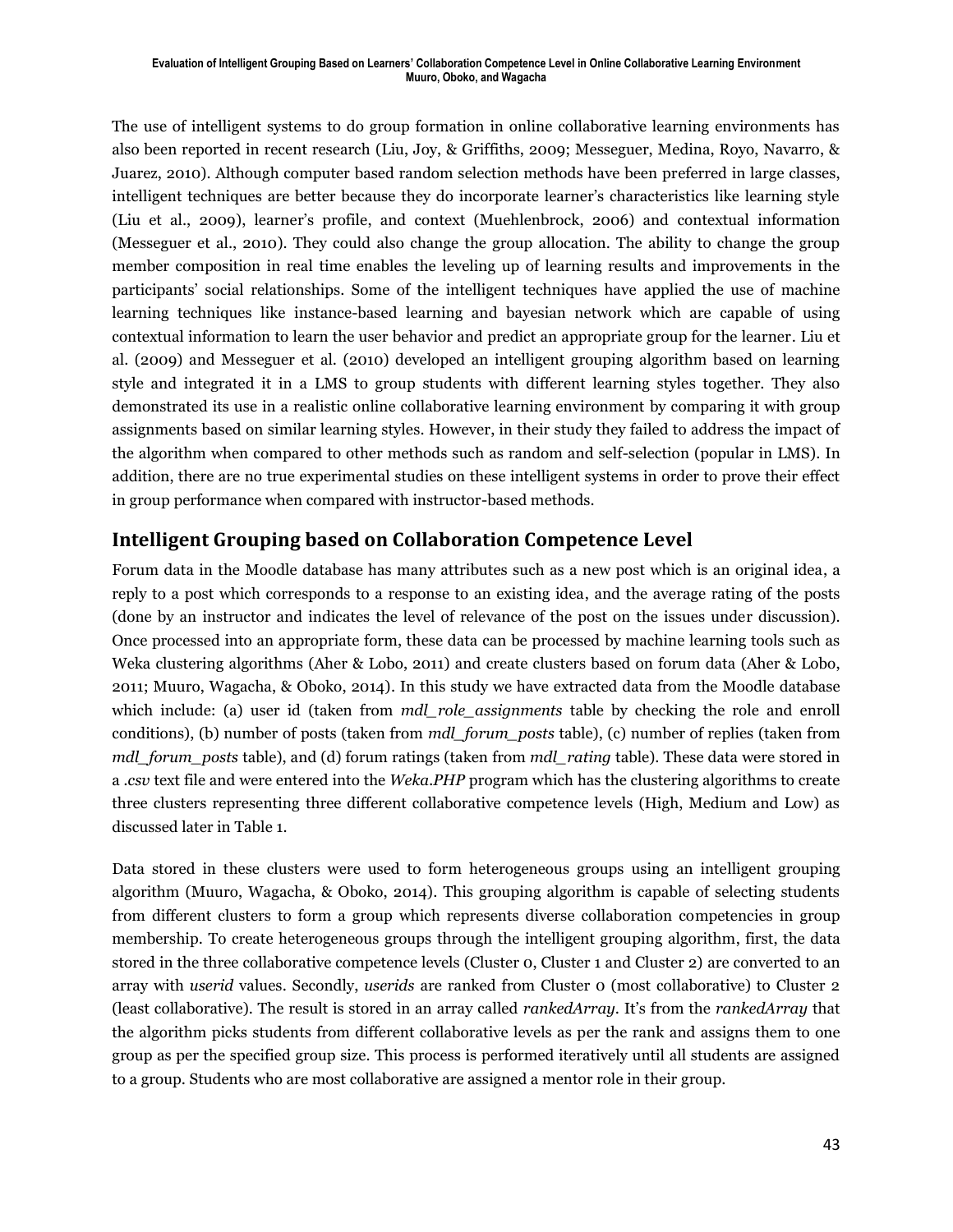## **Conceptual Framework**

The conceptual framework is defined in terms of (a) definition of conceptual elements; (b) relationship between independent, intervening, and dependent variables; and (c) operationalization of the variables.

### **Definitions of Conceptual Elements**

**Independent variables.** The independent variables in this study are derived from group formation techniques. Three different group formation techniques are studied, which include: random assignment, Grade Point Average (GPA) and intelligent grouping. These three different group formation techniques are used to construct our independent variables. In random assignment, group members are assigned at random and therefore, random numbers are used as indicators. In GPA method, students' performance in a given period of time is used as an indicator. In intelligent grouping, collaboration competence level is used as an indicator whereby data mined from a discussion forum are used to cluster students based on their collaboration competence level.

**Dependent variables.** Our dependent variables are derived from the group outcomes. The group outcomes include the group performance, learning experiences, perceived group problems, group task satisfaction, and group leader satisfaction. These five different group outcomes are used to construct our dependent variables. Performance in group work can be characterized by three characteristics: interdependence, synthesis and independence. Indicators for these group outcomes include: number of new posts or replies in a discussion forum, forum rating scores assigned by an instructor, and scores obtained from a written test or quiz related to the discussion forum. Figure 1 illustrates the relationship between independent and dependent variables.



*Figure 1*: Relationship between independent and dependent variables.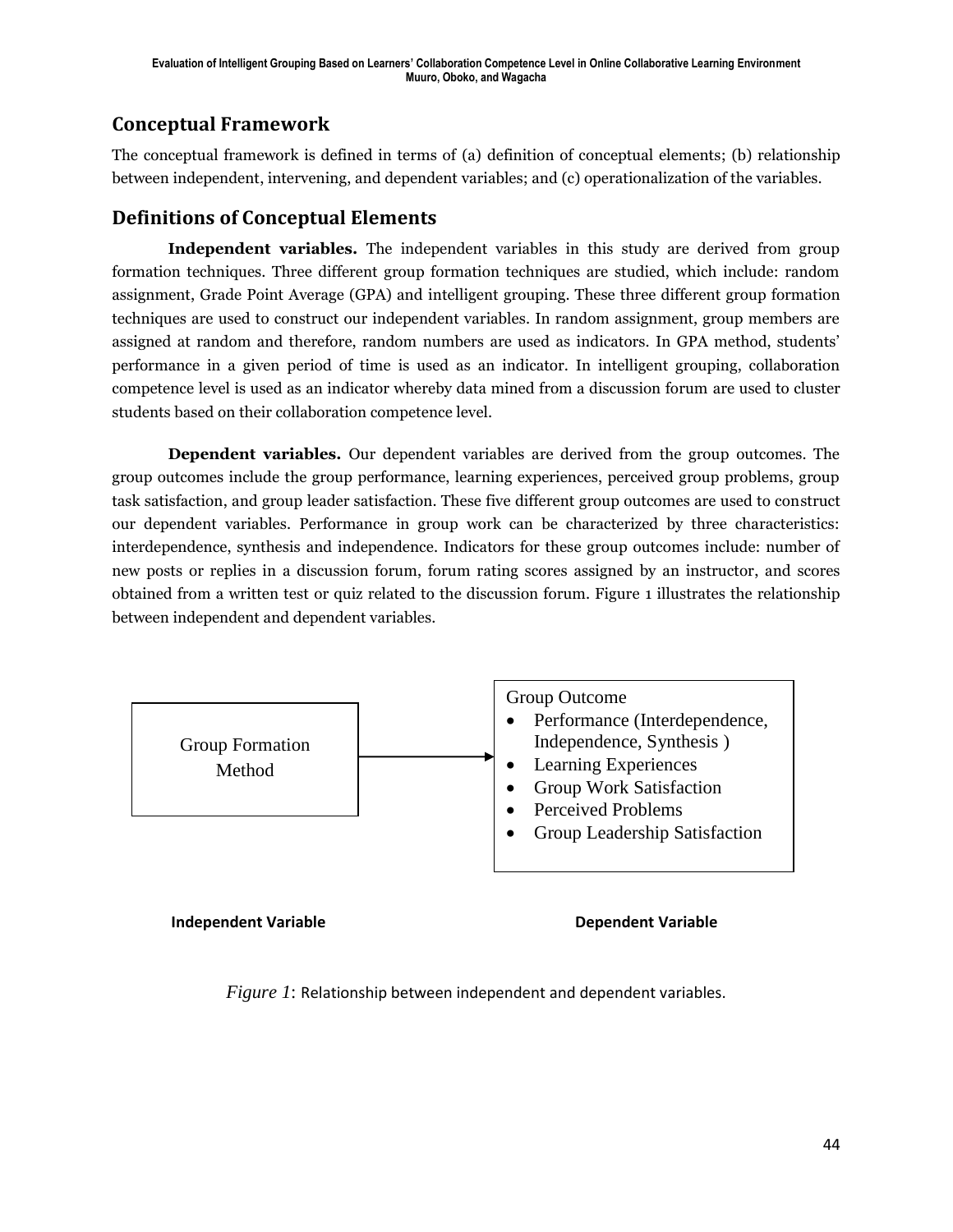### **Operationalization of Variables**

In order to measure collaboration competence level we introduce three collaboration characteristics: interdependence, independence and synthesis. Interdependence requires active participation by each member; participation can be measured by counting the number of messages and statements submitted by each individual and the group to the other participants. This allows both groups and individuals to be compared in their level of participation. Independence, on the other hand, can be analyzed by measuring the extent of influence by the instructor or other participants in individual participation and interaction. Individuals who post new ideas rather than just replies are more independent, hence, more collaborative. Synthesis can be measured in two ways. First, by the interaction pattern of the discussion that occurs when a participant contributes a statement. Another participant synthesizes it by extending the idea and yielding new ideas in subsequent messages. This requires content analysis of the individual thread contributed in the discussion forum. Second, synthesis can be analyzed by examining the relationship between original comments and the final product. In this study, we apply the latter where the instructor compares the post with the final product and assigns a numerical value as per the relevance. This in turn indicates the level of individual contribution in relation to the final product.

In the light of the above arguments, we apply the three attributes to define three collaboration competence levels (High, Medium and Low) which are characterized by different levels of interdependence, synthesis and independence as described in Table 1. Operationalization of variables which are indicated in the conceptual framework is shown in Table 2.

Table 1

Characteristics Associated with Collaboration Competence Levels

| Collaboration    | Characteristics                                                                                                                                                                                                                   |
|------------------|-----------------------------------------------------------------------------------------------------------------------------------------------------------------------------------------------------------------------------------|
| Competence Level |                                                                                                                                                                                                                                   |
| High             | Student logs in often, participates and interacts actively and indicates high level of<br>interdependence, synthesis, and dependence. At this level the learner can be<br>ranked into a higher level of collaboration competence. |
| Medium           | Student logs in often, participates and interacts moderately and indicates moderate<br>interdependence, synthesis and dependence. At this level the learner needs<br>assistance to improve to high level.                         |
| Low              | Student logs in and participates rarely and there is no indication of<br>interdependence, synthesis and dependence. At this level, the learner needs<br>immediate attention to improve to medium level.                           |

### Table 2

Operationalization of Variables in Terms of Indicators, Measurements Criteria and Scale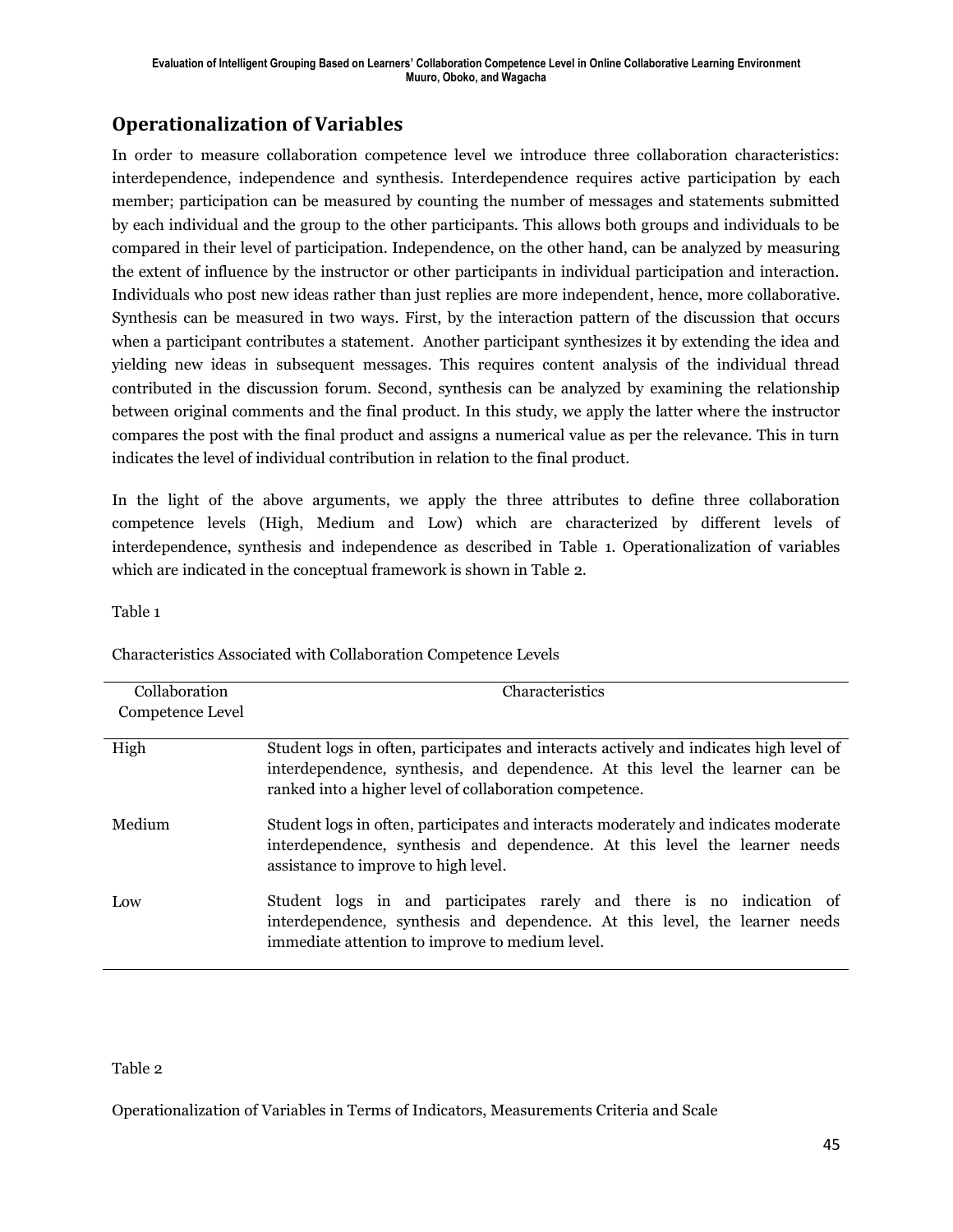| Variable<br><b>Type</b> | Main<br>Variable   | <b>Sub Variables</b>                                                                  | Indicators/Measurement<br>criteria                 | <b>Values</b>             | Scale                      |
|-------------------------|--------------------|---------------------------------------------------------------------------------------|----------------------------------------------------|---------------------------|----------------------------|
| Independent             | Group<br>Formation |                                                                                       | Student performance<br>(GPA)                       | Class one                 | Nominal                    |
|                         | Method             |                                                                                       | <b>Collaboration Competence</b><br>Level           | Class two                 |                            |
|                         |                    |                                                                                       | <b>Random Numbers</b>                              | Class three               |                            |
| Dependent               | Group<br>outcomes  | Performance<br>Interdependence<br>$\bullet$<br>Independence<br>$\bullet$<br>Synthesis | Quiz<br>Written test<br>Forum rating<br>$\bullet$  | <b>Scores</b>             | Ratio                      |
|                         |                    | Learning<br>Experiences                                                               | Number of<br>posts/replies<br>Ratings<br>$\bullet$ | 5-point<br>Likert scale   | Ordinal<br>and<br>interval |
|                         |                    | Group Work<br>Satisfaction                                                            | Number of<br>$\bullet$<br>posts/replies            | 5-point<br>Likert scale   | Ordinal<br>and<br>interval |
|                         |                    | Perceived Problems                                                                    | Number of<br>$\bullet$<br>posts/replies            | List of group<br>problems | Ordinal                    |
|                         |                    | Group Leadership<br>Satisfaction                                                      | Number of<br>posts/replies<br>Ratings<br>٠         | 5-point<br>Likert scale   | Ordinal<br>and<br>interval |

# **Methods**

## **Population and Sampling**

The students who participated in this study were first-year students who were doing a Bachelor of Science in Computers Science and Bachelor of Science in Mathematics and Computer Science at Kenyatta University, Kenya. First-year students were targeted because senior students have socially interacted more and they do prefer to work through social groups which can skew the experiment results. These students were studying a first year course called Foundations of Artificial Intelligence. This is a course in computer science which has a number of topics like problem solving in a state space which has the potential to elicit some discussion, hence a good course to be done through collaborative learning. The entire population for the first year class was 108 students who had registered for the course by the time the research was being conducted. All the students were picked to participate in the study. Therefore, the sample size was the same as the population.

The 108 students were randomly assigned into three classes with equal numbers (36 students per class). The randomization was done through generating random numbers in an excel worksheet. Randomization was preferred to ensure that participants had an equal probability of being assigned to any class. This also reduces the effect of extraneous variables such as subject characteristics which is major threat to internal validity (Fraenkel, Wallen, & Hyun, 2012).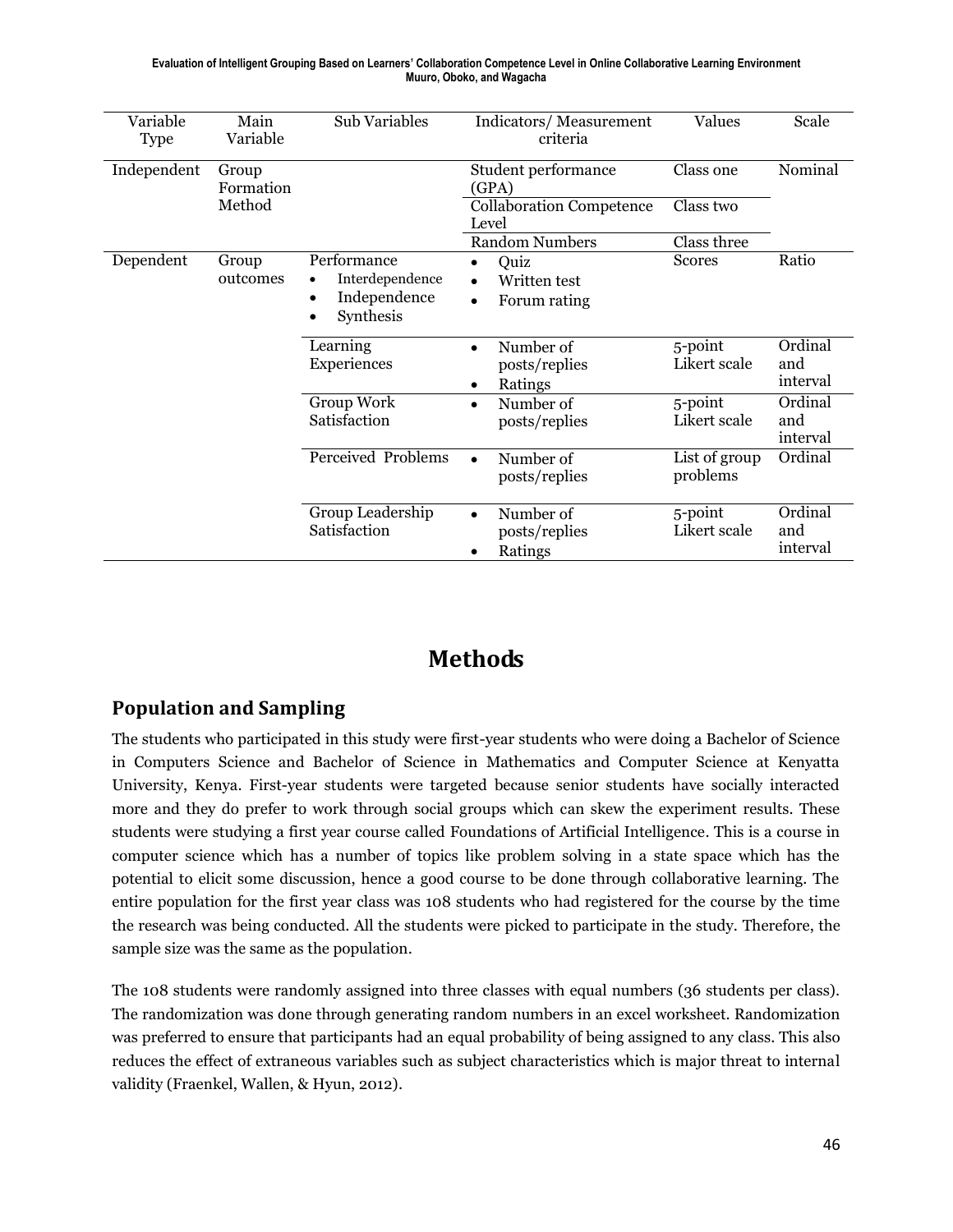### **Research Design**

A true experimental design was adopted where an experimental group and two control groups were used. The control groups played the role of comparison groups as they also received different treatment in terms of group orientation. Experimental design was adopted because it could help to identify the effect of the independent variable (group formation) to the dependent variable (group outcome). The three classes which were formed through randomization as discussed earlier were used in the group design, where one class served as the experimental group and the other two classes as the control groups. Each class was then assigned an instructor who was responsible to teach the course and oversee the discussions throughout the experimental period. The instruction design and teaching materials were prepared before the start of the course by the three instructors. This was to ensure same course materials and instruction design was used throughout in the three classes.

During the third and fourth week, students were given some discussion questions, such that for every week there was group task to be solved. Self-selected groups were used in all three classes during this period of four weeks. The purpose of this discussion was to orient the students on forums in Moodle and at same time to generate discussion data which was to be used in the intelligent grouping. Self-selected grouping method was used because of: (a) known advantages such as allowing students to communicate better, have positive attitude towards group work, and feel more excited to work together (Chapman et al., 2006); and (b) to ensure internal validity as this grouping method was not included in the research question under study. At the end of four weeks of discussion, the students did a pretest which was taken as the first Continuous Assessment Test (CAT). The pretest was also used to confirm whether the randomization method used in creating the three classes was heterogeneous in terms of learning capability.

During the sixth week, students were placed into groups of four using different methods for each class. Group size of four was preferred as this was an average size which was small enough to represent heterogeneous learning characteristics and also to utilize the advantages that are realized when students discuss in groups of small size (Schellenberg, 1959). Students were expected to collaborate online at different times in the same location (same computer lab) using asynchronous communication tools. Each group had a group leader who was expected to initiate the discussion, moderate the discussion and summarize the main points. The following procedures were adopted to assign students into groups and also to assign group leaders to each group:

- 1. In class one the instructor used Grade Points Average (GPA) which were calculated from the results for the last one semester. This class served as comparison group.
- 2. In class two the instructor used the intelligent grouping algorithm to cluster students and group them based on learners' collaboration competence level. These collaboration competence levels were created using clustering algorithms and using the first four weeks' discussion data. This class served as an experimental group.
- 3. In class three; the instructor used the random grouping method available in Moodle which automatically assigned students into groups of four. This class served as a comparison group.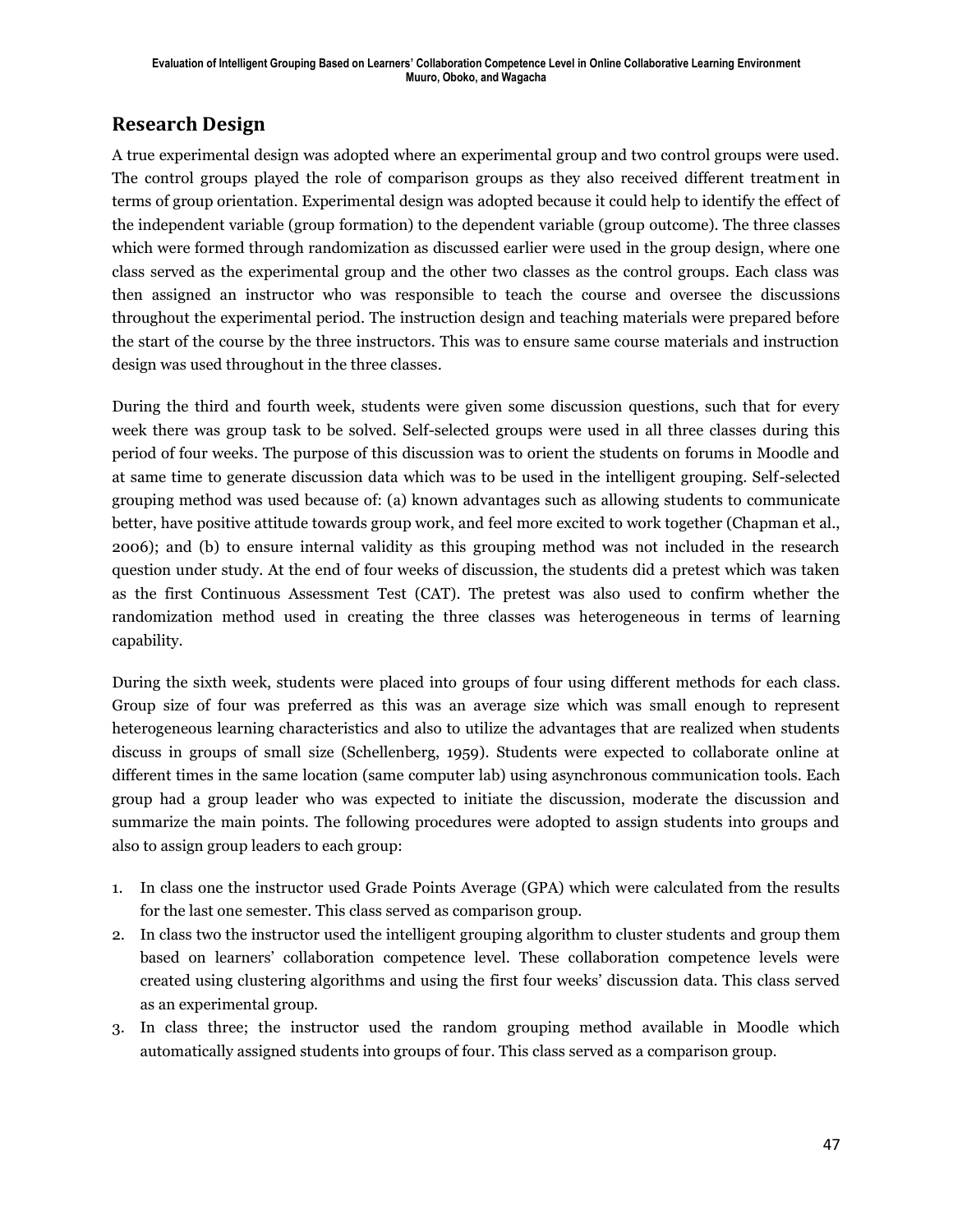After the exercise of grouping was over, students were informed of their group assignments, how the rest of the discussion was to be carried out, and how evaluation would be done during the experimental period. Table 3 describes how internal validity was enhanced.

Table 3

*Summary of Internal Validity Threats and Measures Taken*

| Type of Threat to Internal<br>Validity | Measures taken                                                                                                                                                                                                                                                                                                                    |
|----------------------------------------|-----------------------------------------------------------------------------------------------------------------------------------------------------------------------------------------------------------------------------------------------------------------------------------------------------------------------------------|
| Subject characteristics                | Randomization in assigning participants to groups and test (pretest)<br>was done to measure the effectiveness of the randomization.                                                                                                                                                                                               |
| Location                               | Same learning environment was used, (i.e., the whole experiment was<br>conducted in Kenyatta University [KU]).                                                                                                                                                                                                                    |
| Instrumentation                        | Validation on each instrument was done as described in the respective<br>sections and all tests were conducted at the same time for all the<br>groups. Different groups were used to pretest the instruments rather<br>than the participants. Successfully approved assessment tools in<br>Moodle were used to assess the forums. |
| Testing                                | Pretest and posttest were different. Pretest was only meant to measure<br>effectiveness of randomization.                                                                                                                                                                                                                         |
| Attitude of subjects                   | Students were informed about the purpose of the study at the start of<br>the course and the tests were to be part of the CAT for the course.                                                                                                                                                                                      |
| Implementation                         | Three different instructors who are experts in the course were used to<br>facilitate teaching of the course in the three classes but the same<br>instructional materials were used throughout.                                                                                                                                    |

### **Instruments**

The instruments which were used in this study include a pretest, posttests and a poststudy questionnaire. The next section discusses how the instruments were constructed and the measures taken to ensure validity.

**Pretest.** Thirty multiple choice questions were constructed where the question items were drawn from Artificial Intelligence (AI) books. The topic covered in the pretest was introduction to AI. To ensure the test involved thorough comprehension and critical thinking by the students, multiple choices were closely associated to the right answer for all items. The thirty questions were then added into Moodle as a quiz and each question was assigned 1 mark. The multiple choice questions were reshuffled dynamically by the system to avoid copying of answers among students.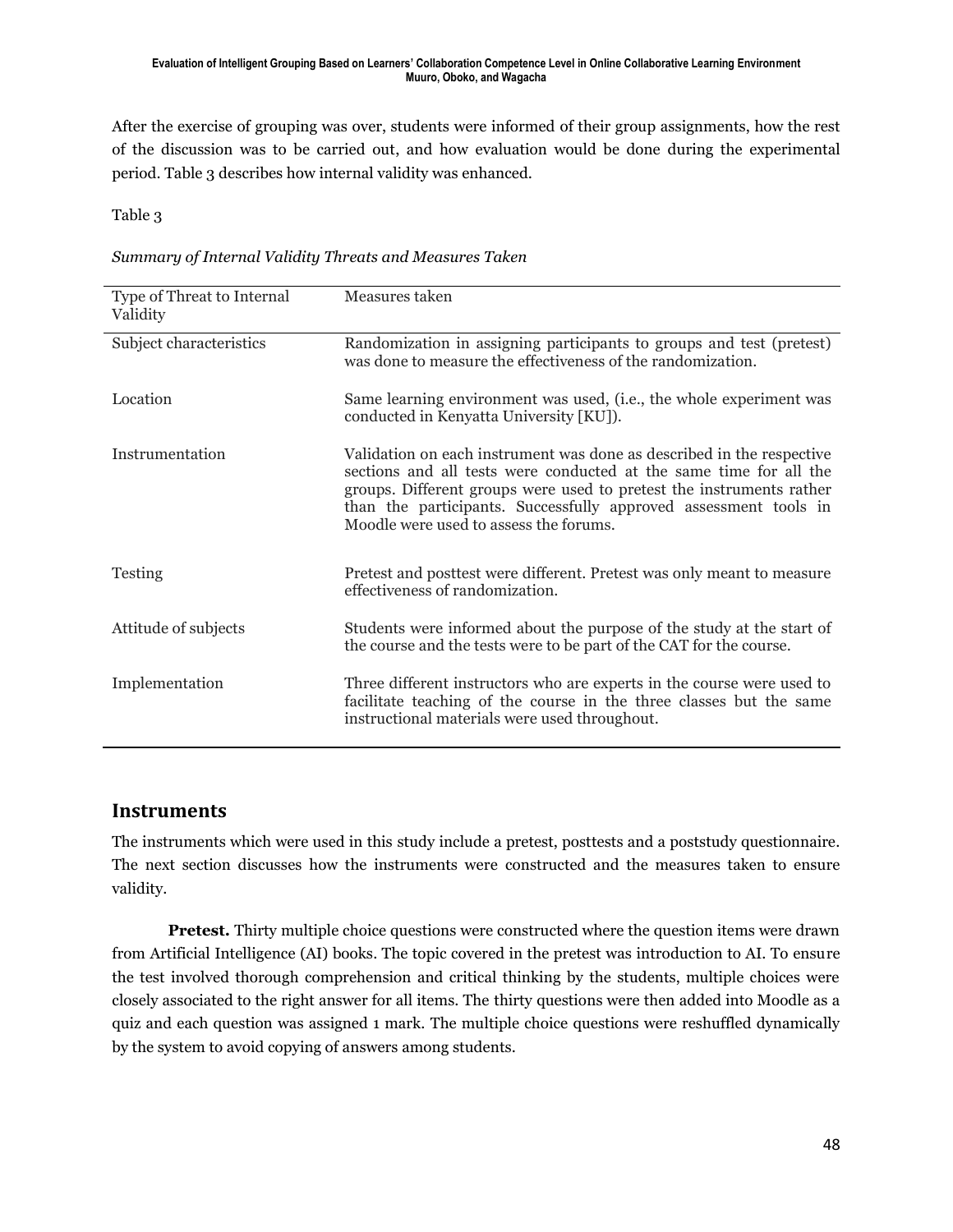**Posttest.** The posttest was made up of three tests which were designed differently but the contents were drawn from the same topic. That way, different taxonomies on knowledge construction were examined as recommended in Bloom's taxonomy (Bloom, 1956). The first section was a discussion forum which required the students to solve state space search problems. State space search problems were preferred because they generate a lot of discussion since there could be multiple solutions depending on the description of the state space and the heuristic function used to generate a solution. It is also possible to set many questions which are of the same weight by simply examining: (a) description of the state space, (b) rules and operators for moving from one state to another, (c) possible solutions, and (d) optimal solution and related heuristic function.

For each class there were nine groups, where group size ranged between 3 and 4. To minimize crossover problems during discussion, nine questions of similar weight were constructed such that each group had its own question, but; the nine questions were replicated in the three classes. The replication had no effect among the classes since each class was assigned a separate lab and the discussion forum was conducted the same time in all the three classes. Discussion forum was preferred because forums are a powerful tool in Moodle which allow course participants to post messages and reply to each other online.

The following assessment tools were used to mark the discussion forum:

- 1. Rating tool in Moodle. This is an assessment tool in Moodle which allows an instructor or a student to award a mark to a post (new post or a reply) in a discussion forum in the form of a rating. Different aggregation types do exist in Moodle which include: (a) average rating, (b) count of ratings, (c) maximum rating, (d) minimum rating, and (v) sum of ratings. These ratings are then aggregated using the selected type to produce the final individual grade for that activity. Sum of ratings aggregate type was used where addition of each rating is done to calculate the activity grade, which cannot exceed the maximum scale for the forum. Sum of ratings aggregate type was selected because of its capability to assess the quality and quantity of posts at the same time.
- 2. Learning Analytics Enriched Rubric (LAe-R) is an assessment rubric tool which contains enriched criteria and grading levels that are associated to data extracted from the analysis of learners' interaction and learning behavior in an online discussion forum. LAe-R has been developed as a plugin for the Moodle learning management system and has been tested and proven to be very usable tool that is highly appreciated by teachers and students in evaluating online collaborative learning tasks (Dimopoulos, Petropoulou, Boloudakis, & Retalis, 2013). In forums, the tool analyzes and visualizes data such as forum posts (new or reply messages), and number of files attached to the forum post. This tool was used to assess the quantity of posts sent by an individual in terms of log in, new post, replies, and file attachment, therefore providing the assessment scores on how active a student was during the discussion period. The tool was preferred because it required minimal involvement of the instructor and included a number of parameters for assessing the individual participation level in the forum. This tool was downloaded and installed in Moodle as plug-in and then integrated as an advanced assessment tool for the forum. The scaling of marks on each parameter was discussed among the instructors and the final score was agreed as 10 marks. Table 4 describes the marking criteria adopted for the rubric analytic tool.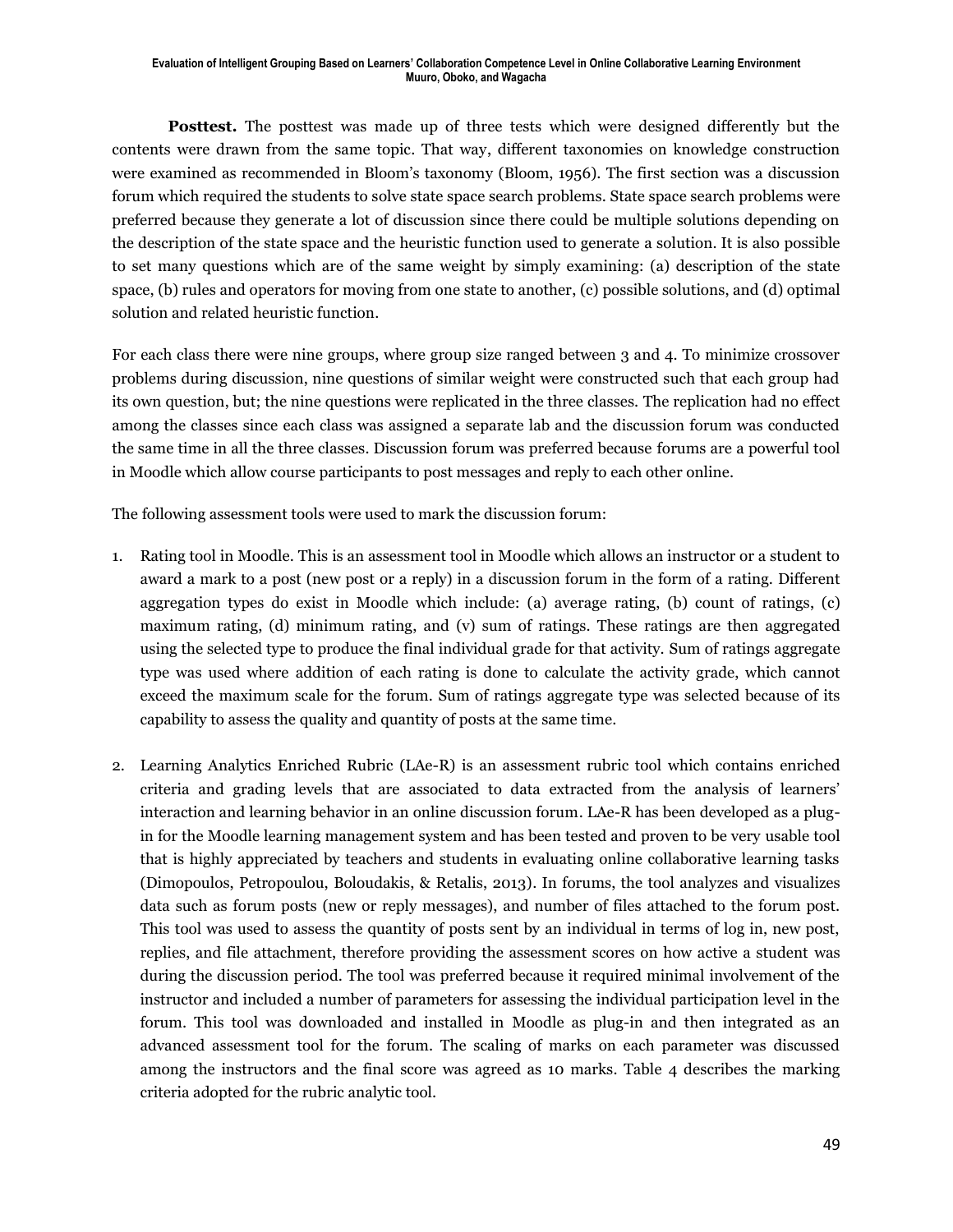### Table 4

| Parameter                     | Database       | object | Enrichment level | Marks/Points | Maximal score  |
|-------------------------------|----------------|--------|------------------|--------------|----------------|
|                               | used in Moodle |        | check values     | awarded      |                |
| Number of                     | Log and        |        | $P_1$ >=0        | $\mathbf{0}$ | 3              |
| occurrences/replies           | Forum_posts    |        | $P_1 > = 1$      | 1            |                |
| $(P_1)$                       |                |        | $P_1 > = 2$      | $\mathbf{2}$ |                |
|                               |                |        | $P_1 > = 3$      | 3            |                |
| Number of files               | Forum_posts    |        | $P_{2}$ >=0      | $\mathbf 0$  | $\overline{2}$ |
| submitted into the            |                |        | $P_2 > = 1$      |              |                |
| forum $(P_2)$                 |                |        | $P_2$ >=2        | $\mathbf{2}$ |                |
| Number of new                 | Forum_posts    |        | $P_3 > = 0$      | $\mathbf 0$  | 5              |
| posts to the<br>forum $(P_3)$ |                |        | $P_3 > 1$        | 1            |                |
|                               |                |        | $P_3 > = 2$      | 3            |                |
|                               |                |        | $P_3 > = 3$      | 5            |                |

### *Summary of Parameters Used to Assign Marks and Assignment Criteria*

The second test was given inform of a quiz which consisted of 10 multiple choice questions which were constructed to examine the expected solutions in the discussion forum. This test was meant to measure an individual's knowledge comprehension and knowledge construction during the discussion forum. The quiz was availed online immediately the discussion forum session was closed. Each student was given a single attempt for each item and was required to finish the 10 questions in the quiz within a period of 30 minutes. The process of marking and assigning scores for this quiz was automated, but students were not informed about their scores at this junction as they had to do another test. This was to avoid poorly scoring students being less motivated in the third test.

The third test was a written test which was constructed to test individual knowledge comprehension through short answers and easy questions. The test had weight of 20 marks and the tested items were based on the discussion forum. The test was administered immediately after the quiz and student were allocated one hour to do the test. Since the test was not meant to test memorization student were allowed to refer to their short notes they had prepared during the discussion session. This ensured that those students who had discussed a lot and arrived to the right solutions had a higher chance of scoring high if they prepared good notes from the discussion. The test was marked later using a marking scheme which was constructed by the three instructors and allocation of marks on each item was also agreed among the three instructors.

### **Posttest Validation**

Before the posttest was given to the participants the following measures were taken to enhance validity: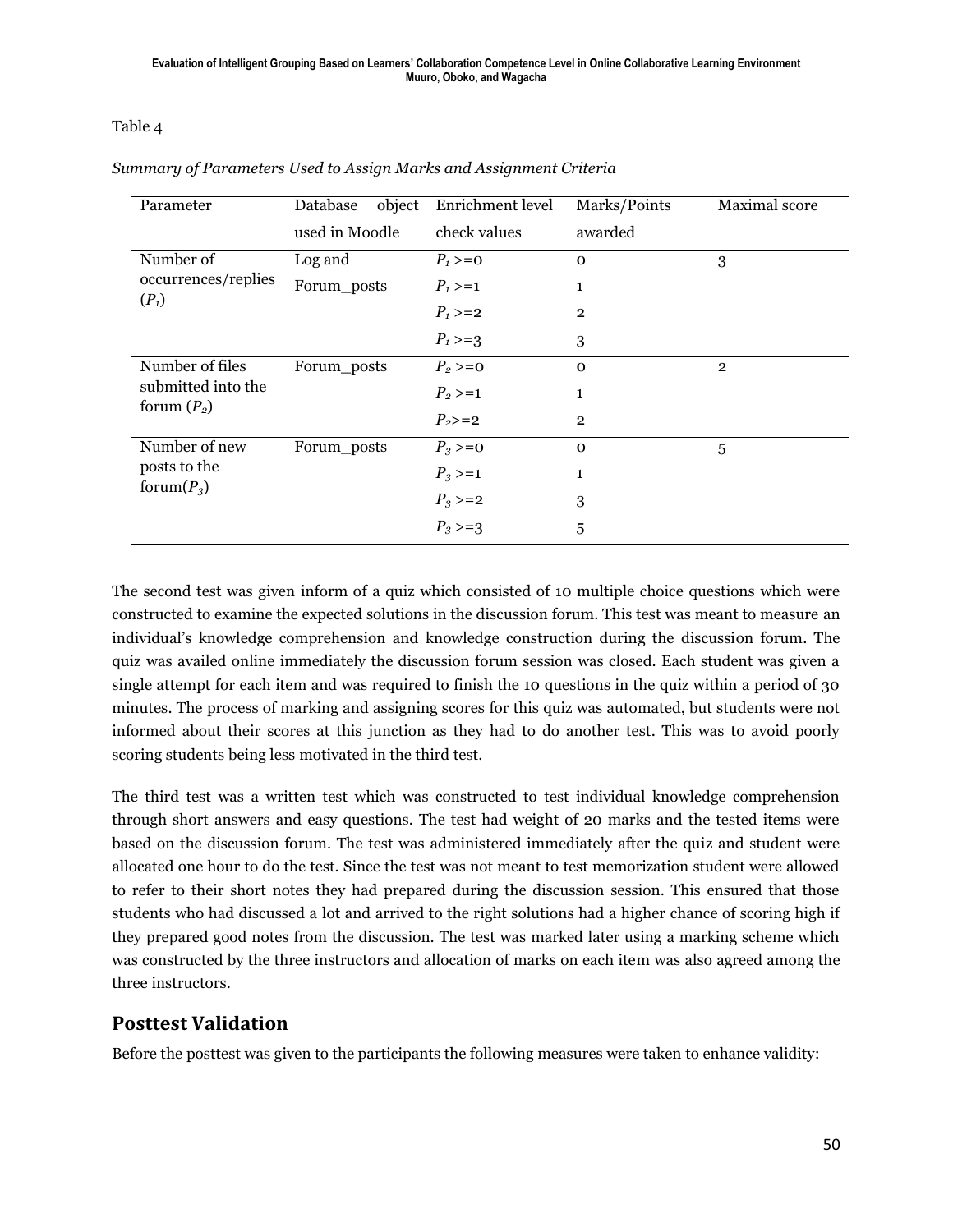- 1. All the three instructors were involved to provide different expertise when setting the questions and checking content validity.
- 2. Quiz multiple choice questions were reshuffled dynamically by the system to avoid copying of answers among students.
- 3. A trial of the posttest was done with a group of second year computer science students in Kenyatta University who were doing a similar course through Moodle. It was found that most students were not able to attempt the discussion questions and a majority requested more examples in order to understand the concept. This prompted the instructors to give more examples on similar concepts.

### **Post Study Questionnaire**

The purpose of this questionnaire was to collect data on the students' experiences on the group task. These students' experiences were categorized into different categories as summarized in Table 5. Nineteen items in the questionnaire were close ended while three items were open ended. The Google doc. was used to construct the questionnaire, this made it easier to have the questionnaire availed online to the respondents.

Table 5

| Item Number   | Type                    | <b>Information Gathered</b>                                                                                                                                     |
|---------------|-------------------------|-----------------------------------------------------------------------------------------------------------------------------------------------------------------|
| Items 1-6     | Multiple choice         | Demographic information which included the email address,<br>gender, group, class, frequently used tool to communicate<br>online, previous knowledge on Moodle. |
| Items 7-10    | Multiple choice         | Problems experienced when doing group task                                                                                                                      |
| Item 11       | 5-point Likert<br>scale | Whether the group task helped the individual learner to learn<br>the tested concepts                                                                            |
| Item 12       | Yes/No                  | Who was a group leader and non leader                                                                                                                           |
| Items 13 & 15 | 5-point Likert<br>scale | Self-evaluation on how effective the group leader was in leading<br>the group                                                                                   |
| Item 16       | 5-point Likert<br>scale | Whether the group leader played an effective role in leading the<br>group                                                                                       |
| Item 17       | Yes/No                  | Those who were not comfortable to continue with their group<br>membership and those who were comfortable                                                        |
| Item 18       | Short answer            | Reasons for the choice provided in number 17                                                                                                                    |
| Item 19       | 5-point Likert<br>scale | Collaboration experiences among the members in their group<br>membership                                                                                        |
| Item 20       | Open ended              | Students' best experiences during the group activity                                                                                                            |

*Description of Poststudy Questionnaire Items in Terms of Type and Information Gathered*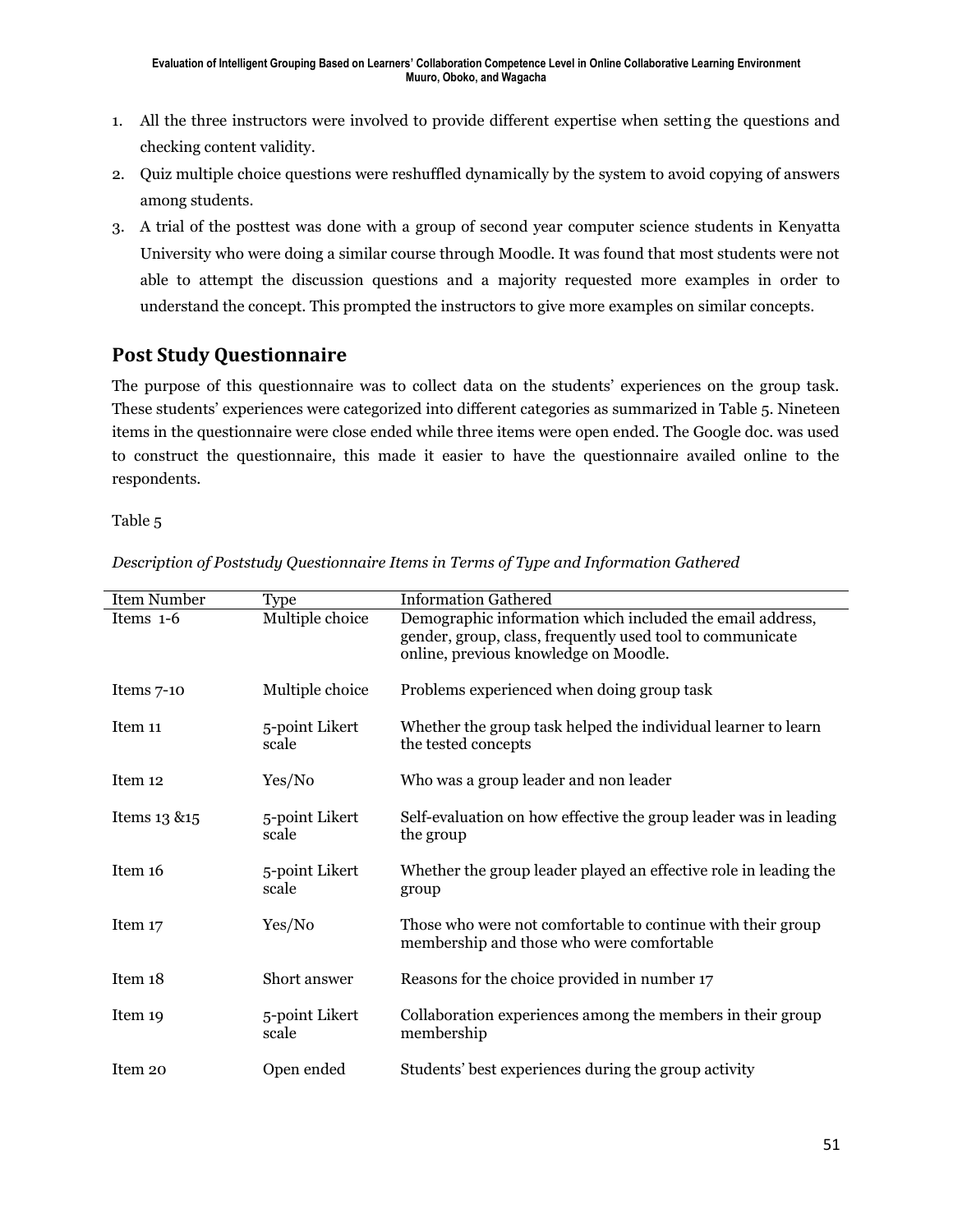| Item 21 | Open ended | Students' worst experiences during the group activity        |
|---------|------------|--------------------------------------------------------------|
| Item 22 | Open ended | Students suggestions on how to improve the online discussion |

**Validation of the instrument**. To ensure validity, content-related evidence was used and two experts in e-learning were requested to review the content and the format of the questionnaire. Based on their comments some of the items were rephrased, more items were added, some content enriched, and reformatting done as recommended. The questionnaire was also pretested with a group of second year computer science students who were doing a similar course through Moodle. About fifty students were selected and emailed the questionnaires that were completed online. The Cronbach's coefficient alpha for the 5-point Likert scale items had satisfactory reliability (alpha=0.86; Nunnally, 1978).

**Data collection and analysis.** The pretest and posttest results were archived in the Moodle database. One-hundred eight students were emailed the final questionnaires that were completed online. A total of 90 students responded (83% response rate) which was considered adequate for analysis. The collected data were exported to SPSS and coded in order to carry out both descriptive and inferential statistics as per the research objectives. Using SPSS, quantitative analysis was carried out and the results were tabulated. To compare the students' experiences with different group formation methods, crosstabulations were carried out on various items as per the research questions.

## **Results**

### **Descriptive Statistics on Pretest and Posttests**

Table 6 shows the mean, minimum (Min), maximum (Max), median and mode for the scores in pretest and posttests respectively. The posttest results are divided into five portions: (a) forum ratings  $(P_1)$  which was done by the instructor and rated with a maximum score of 10, (b) forum scores  $(P_2)$  based on the rubric analytic tool where the maximum score was 10 points, (c) multiple choice quiz  $(P_3)$  where the maximum score was 10 points, (d) short answers questions  $(P_4)$  where the maximum score was 20 points, and (e) total scores  $(P_5)$  for all the four posttests giving a maximum score of 50 points.

Table 6

|                  | Max Points | N  | Mean | Min  | Max  | Median | Mode |
|------------------|------------|----|------|------|------|--------|------|
| Pretest          | 30         |    |      |      |      |        |      |
| Class One        |            | 36 | 15.5 | 10.0 | 24.5 | 15.1   | 16.0 |
| Class Two        |            | 33 | 17.4 | 11.5 | 23.5 | 17.3   | 18.0 |
| Class Three      |            | 35 | 16.1 | 8.5  | 25.8 | 15.6   | 12.0 |
| Posttest $(P_1)$ | 10         |    |      |      |      |        |      |
| Class One        |            | 33 | 7.6  | 3.0  | 10.0 | 8.5    | 10.0 |
| Class Two        |            | 33 | 7.3  | 1.0  | 10.0 | 7.0    | 10.0 |

*Descriptive Statistics for Pretest and Posttests*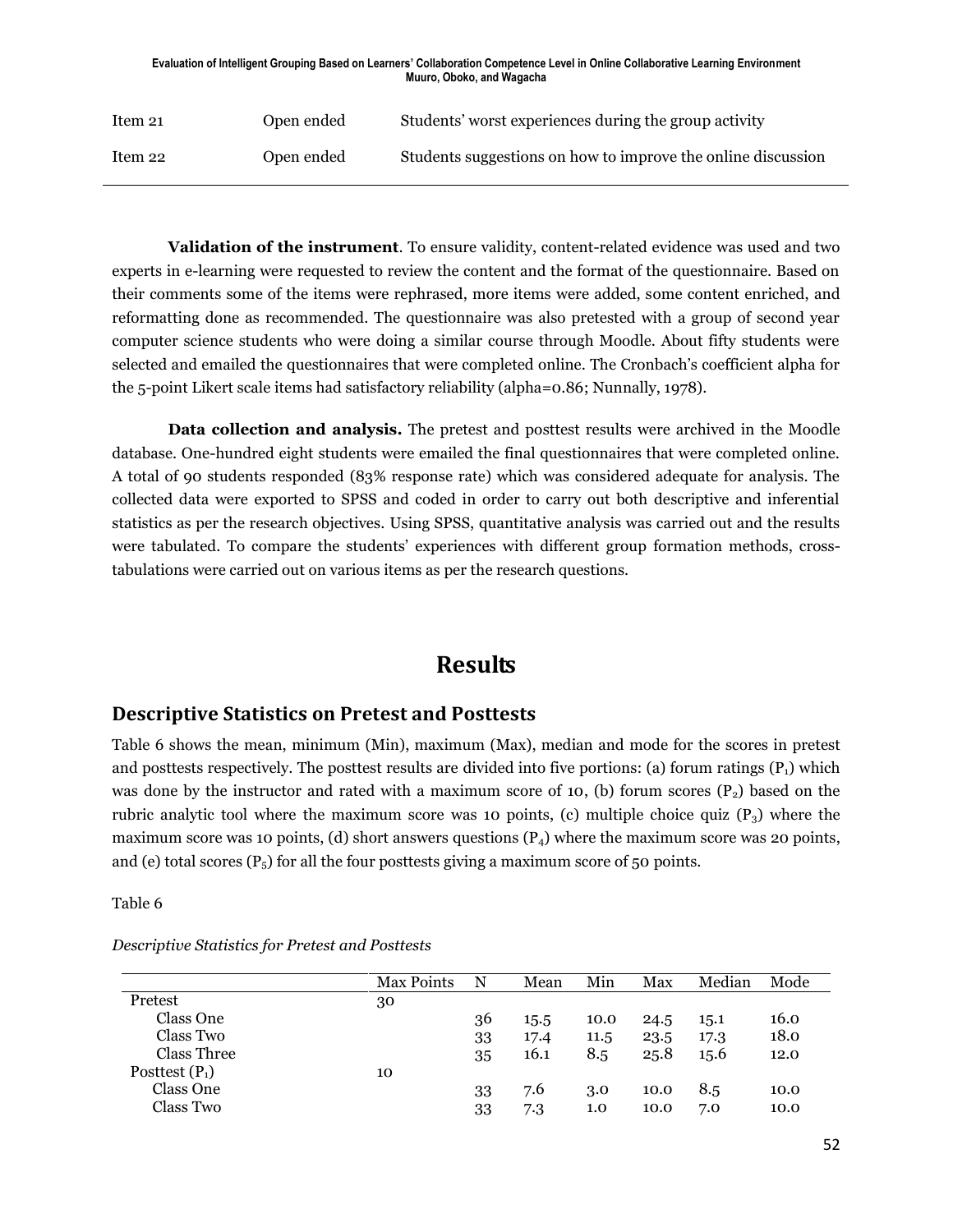| Class Three<br>Posttest $(P_2)$       | 10 | 34 | 7.8  | 3.0          | 10.0 | 6.0  | 10.0 |
|---------------------------------------|----|----|------|--------------|------|------|------|
| Class One                             |    |    | 5.6  | 0.0          | 8.0  | 6.5  | 8.0  |
| Class Two                             |    | 33 |      |              |      |      |      |
|                                       |    | 33 | 5.1  | 0.0          | 9.0  | 6.0  | 7.0  |
| Class Three                           |    | 34 | 5.4  | 0.0          | 9.0  | 5.5  | 8.0  |
| Posttest $(P_3)$                      | 10 |    |      |              |      |      |      |
| Class One                             |    | 34 | 7.5  | 4.3          | 10.0 | 7.3  | 10.0 |
| Class Two                             |    | 31 | 8.2  | 2.8          | 10.0 | 9.0  | 9.5  |
| Class Three                           |    | 32 | 8.1  | 4.8          | 10.0 | 8.8  | 10.0 |
| Posttest $(P_4)$                      | 20 |    |      |              |      |      |      |
| Class One                             |    | 33 | 7.1  | $\mathbf{2}$ | 16   | 6    | 6    |
| Class Two                             |    | 31 | 7.7  | 3            | 17   | 7    | 6    |
| Class Three                           |    | 33 | 8.4  | $\mathbf{2}$ | 16   | 8    | 10   |
| Posttest $(P_{1+} P_{2+} P_{3+} P_4)$ | 50 |    |      |              |      |      |      |
| Class One                             |    | 34 | 27.0 | 9.3          | 43.5 | 28.1 | 26.5 |
| Class Two                             |    | 33 | 27.4 | 3.8          | 42.3 | 27.4 | 29.0 |
| <b>Class Three</b>                    |    | 34 | 28.9 | 13           | 43.3 | 27.6 | 23.0 |

### **One way ANOVA on Pretest and Posttests**

The ANOVA analysis results shown in table 7 indicate that, the Sig. values (*p*) for pretest and posttests were above the alpha value (0.05). Therefore, there was no statisticaly signficant difference in the mean score for all the tests between the three classes.

Table 7

*One-Way ANOVA for Pretest and Posttests*

| Pretest/30                            | Sum of Squares | Df             | Mean Square | F     | Sig. |
|---------------------------------------|----------------|----------------|-------------|-------|------|
| <b>Between Groups</b>                 | 61.937         | $\mathbf{2}$   | 30.968      | 2.825 | .064 |
| <b>Within Groups</b>                  | 1107.147       | 101            | 10.962      |       |      |
| Posttest $(P_1)$                      |                |                |             |       |      |
| <b>Between Groups</b>                 | 4.341          | $\overline{2}$ | 2.17        | 0.314 | .731 |
| <b>Within Groups</b>                  | 670.299        | 97             | 6.91        |       |      |
| Posttest $(P_2)$                      |                |                |             |       |      |
| <b>Between Groups</b>                 | 4.14           | $\overline{2}$ | 2.07        | 0.261 | .771 |
| <b>Within Groups</b>                  | 769.17         | 97             | 7.93        |       |      |
| Posttest $(P_3)$                      |                |                |             |       |      |
| <b>Between Groups</b>                 | 15.8           | $\overline{2}$ | 7.9         | 0.321 | .727 |
| <b>Within Groups</b>                  | 2390.71        | 97             | 24.646      |       |      |
| Posttest $(P_3)$                      |                |                |             |       |      |
| <b>Between Groups</b>                 | 10.243         | $\overline{2}$ | 5.121       | 1.419 | .247 |
| <b>Within Groups</b>                  | 339.322        | 94             | 3.61        |       |      |
| Posttest $(P_4)$                      |                |                |             |       |      |
| <b>Between Groups</b>                 | 28.034         | $\overline{2}$ | 14.017      | 1.15  | .321 |
| <b>Within Groups</b>                  | 1145.451       | 94             | 12.186      |       |      |
| Posttest $(P_{1+} P_{2+} P_{3+} P_4)$ |                |                |             |       |      |
| <b>Between Groups</b>                 | 80.012         | $\overline{2}$ | 40.006      | 0.576 | .564 |
| Within Groups                         | 6804.163       | 98             | 69.43       |       |      |

*Note. Df* = degrees of freedom; *F* = value to determine whether the results are significantly different; *Sig*. = the value to be compared with the alpha value (0.05)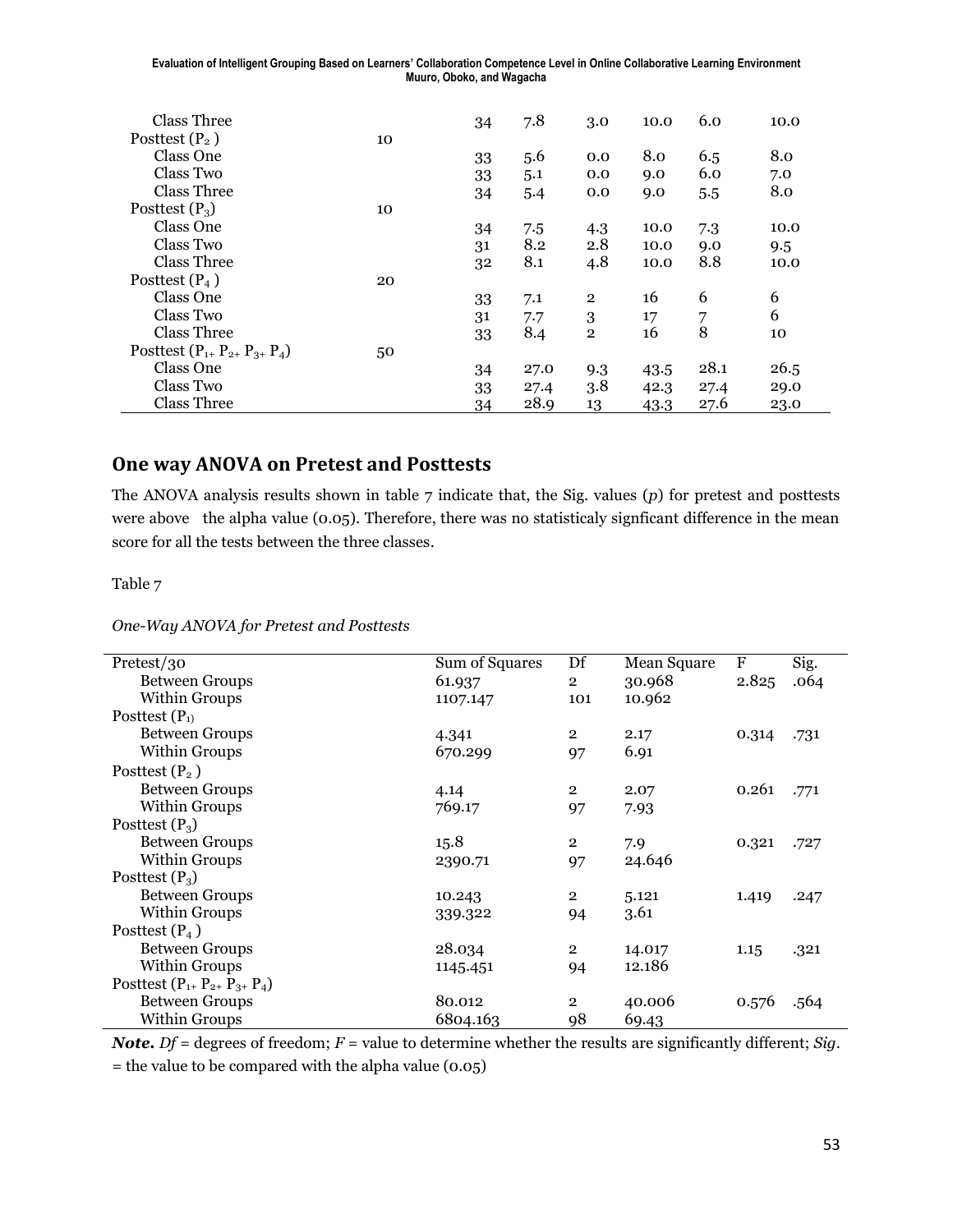## **Post-study Questionnaire**

**Demographic information.** A total of 90 students responded out of 108 students who had participated in the study, with class one having 29, class two 29 and class three 32. There was a gap in the gender equity as 75% were male and 17% female. The low percentage for female participants was expected because the study was based on students who were doing computer science course which had few female students enrolled for the course. Table 8 summarizes the demographic data.

Table 8

*Demographic Information*

| Characteristic                          | Frequency      | Percentage |
|-----------------------------------------|----------------|------------|
| Gender                                  |                |            |
| Male                                    | 75             | 83%        |
| Female                                  | 15             | 17%        |
| Class                                   |                |            |
| Class one                               | 29             | 32%        |
| Class two                               | 29             | 32%        |
| Class three                             | 32             | 36%        |
| Frequent of use on communication tools  |                |            |
| email                                   | 6              | 7%         |
| <b>SMS</b>                              | 62             | 69%        |
| Social Media                            | 20             | 22%        |
| <b>Phone Calls</b>                      | $\overline{2}$ | 2%         |
| Previous knowledge on how to use Moodle |                |            |
| Yes                                     | 47             | 52%        |
| No                                      | 43             | 48%        |

*Note.* n=90

**Problems experienced during the group task.** Table 9 summarizes the frequencies of the observed problems in terms of the class mean and the overall mean. Participants who experienced problems in individual contribution imbalance and problems with negotiation skills were fewer in class two than the other two classes. However, as observed from *p* values there was no statistically significant difference on the problems experienced during the group task between the three classes.

Table 9

*Problems Experienced During the Group Task*

|                                                                      |          |          | Mean     |          |                |
|----------------------------------------------------------------------|----------|----------|----------|----------|----------------|
| Problems experienced during the group task                           | Overall  | Class    | Class    | Class    | <i>p</i> value |
|                                                                      | $(n=70)$ | one      | two      | three    |                |
|                                                                      |          | $(n=29)$ | $(n=29)$ | $(n=32)$ |                |
| Lack of participation feedback                                       | .48      | .52      | .48      | .44      | .822           |
| Conflict and problems in reaching consensus in<br>the group exercise | .12      | .14      | .14      | .09      | .829           |
| Individual contribution imbalance with some                          | .52      | .66      | .41      | .50      | .175           |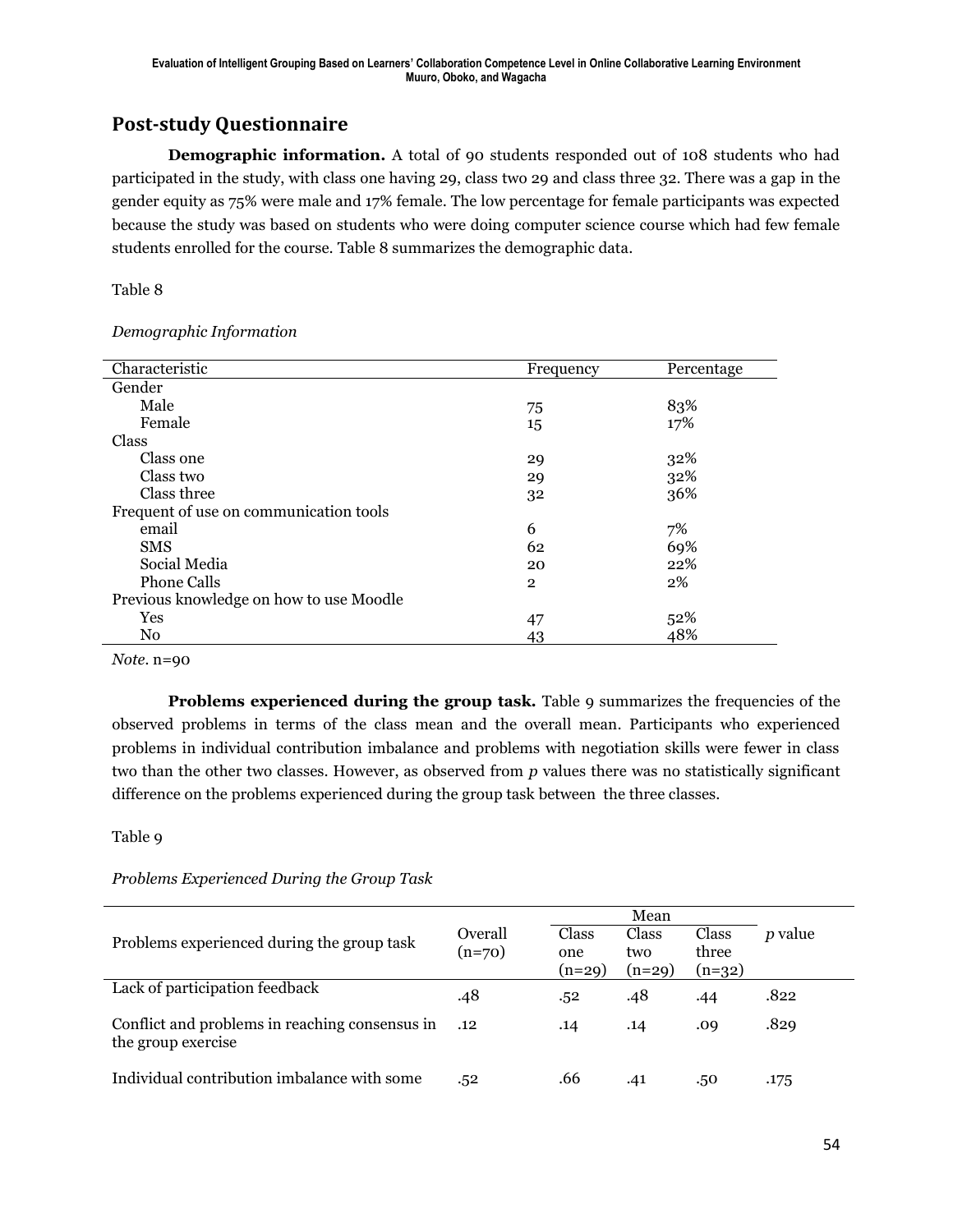| members contributing less than others                                                    |     |     |     |     |      |
|------------------------------------------------------------------------------------------|-----|-----|-----|-----|------|
| Problems with negotiation skills such that it<br>was difficult to agree on a common goal | .17 | .24 | .10 | .16 | .363 |
| Lack of coordination from Group Leader                                                   | .22 | .10 | .28 | .28 | .174 |
| Posting of irrelevant comments by members                                                | .03 | .00 | .03 | .06 | .397 |

*Note.* The mean is equivalent to the proportion of yes responses. The *p* value = significance of difference between class one, class two and class three: \**p*<0.05

**Group outcomes.** Table 10 summarizes the group outcomes which include: (a) effectiveness of the group discussion as a learning tool, (b) effectiveness of the group leader, and (c) group task satisfaction.

Table 10

### *Group Outcomes Mean Values*

|                                                                                                                              |                     | Mean                     |                          |                            |               |
|------------------------------------------------------------------------------------------------------------------------------|---------------------|--------------------------|--------------------------|----------------------------|---------------|
|                                                                                                                              | Overall<br>$(n=70)$ | Class<br>one<br>$(n=29)$ | Class<br>two<br>$(n=29)$ | Class<br>three<br>$(n=32)$ | $p-$<br>value |
| Effectiveness of the group discussion as a learning tool                                                                     |                     |                          |                          |                            |               |
| I found it easy to learn through the Discussion Forums<br>in Moodle                                                          | 4.04                | 3.9                      | 4.07                     | 4.16                       | 0.629         |
| By reading the contribution of others I had a better<br>understanding of the problem solving concept in AI                   | 4.04                | 4.07                     | 3.83                     | 4.22                       | 0.155         |
| The participation in Group Activity improved my<br>understanding on the topic under discussion                               | 4.02                | 3.93                     | 4.03                     | 4.09                       | 0.573         |
| When group members created new post it provided me<br>with a new perspective of the topic in discussion                      | 3.98                | 3.79                     | 3.9                      | 4.22                       | 0.49          |
| I learnt more about the subject matter under<br>discussion in the group exercise than I would if I<br>worked individually    | 3.88                | 3.72                     | 3.86                     | 4.03                       | 0.57          |
| In online discussion forums I learnt more than<br>discussions in other face to face (Lecture) methods                        | 3.42                | 3.17                     | 3.48                     | 3.59                       | 0.21          |
| Effectiveness of group leader                                                                                                |                     |                          |                          |                            |               |
| I enjoyed working with my group leader                                                                                       | 3.52                | 3.59                     | 3.42                     | 3.55                       | 0.422         |
| Our group leader coordinated the group exercise well<br>and kept the group on-track- kept the group focused<br>and organized | 3.21                | 3.18                     | 3.11                     | 3.35                       | 0.299         |
| Our group leader demonstrated thorough                                                                                       | 3.2                 | 3.18                     | 3.16                     | 3.25                       | 0.295         |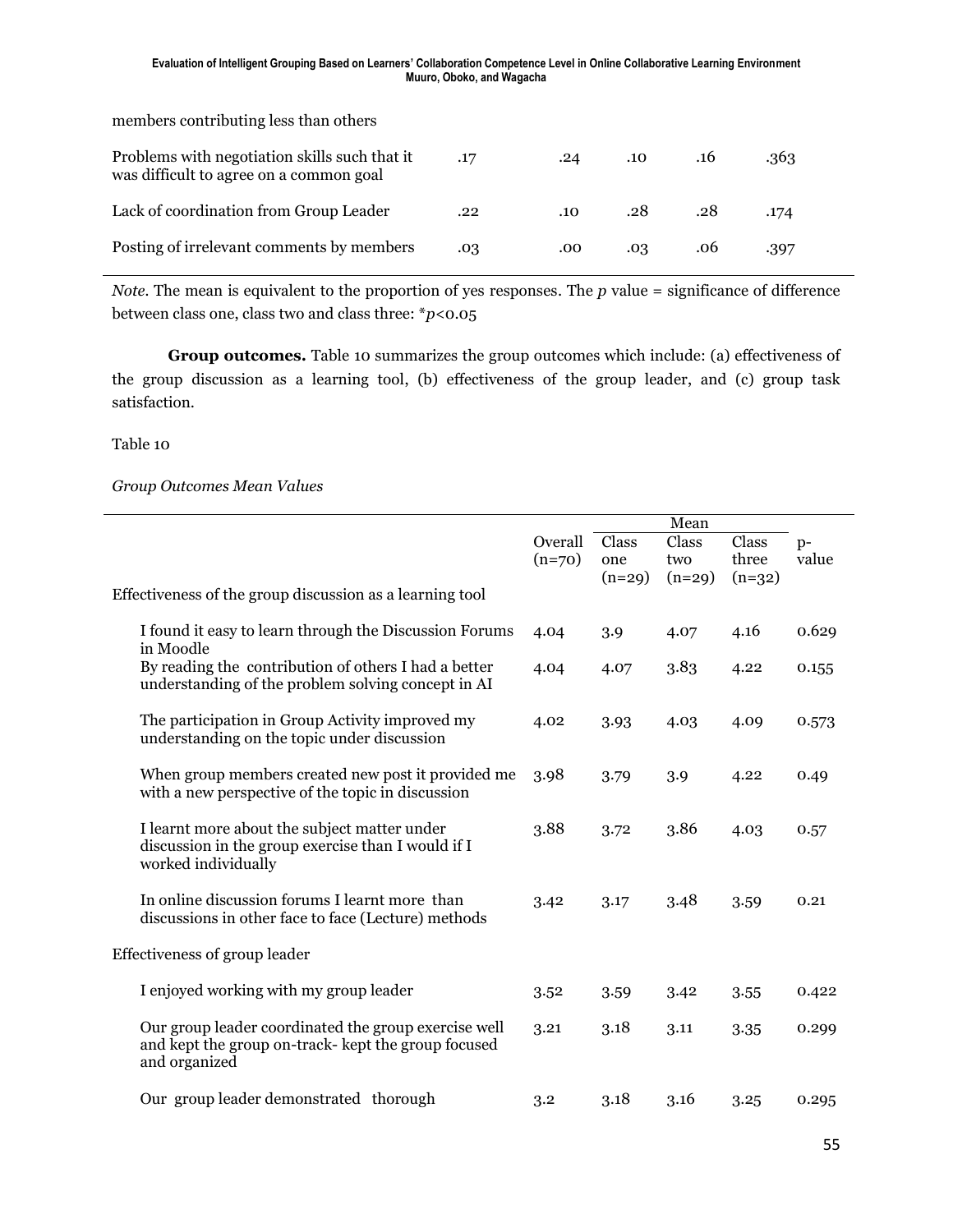|                         | understanding of the subject content                                                                                     |                |      |                |                |          |
|-------------------------|--------------------------------------------------------------------------------------------------------------------------|----------------|------|----------------|----------------|----------|
|                         | Our group leader managed conflict and differences of<br>opinions within the group task                                   | 3.09           | 2.88 | 3.16           | 3.2            | 0.248    |
|                         | Our group leader summarized the group's discussion<br>and came up with the conclusions                                   | 2.88           | 2.47 | 3              | 3.1            | $0.020*$ |
| Group task satisfaction |                                                                                                                          |                |      |                |                |          |
|                         | I would recommend online discussion forums in<br>future studies in my course work                                        | 4.28           | 4.12 | 4.47           | 4.33           | 0.461    |
|                         | I think all our group members were given fair<br>opportunity to contribute                                               | 4.19           | 3.96 | 4.33           | 4.26           | 0.455    |
|                         | I would recommend for more group activities with my<br>group members                                                     | $\overline{4}$ | 3.72 | 4.11           | 4.15           | 0.467    |
|                         | I enjoyed working with my peers in our group activity                                                                    | 3.99           | 3.71 | 4.11           | 4.11           | 0.467    |
|                         | The group size was optimum for effective discussion                                                                      | 3.96           | 3.79 | 4.22           | 3.85           | 0.548    |
|                         | In my group activity, members were free to criticize<br>each other contribution in a positive and constructive<br>manner | 3.95           | 3.92 | 4.04           | 3.89           | 0.574    |
|                         | Time allocated was enough to complete the group<br>activity                                                              | 3.83           | 3.46 | $\overline{4}$ | $\overline{4}$ | 0.348    |
|                         | In our group activity, I was able to negotiate with my<br>peers and reach to a consensus                                 | 3.76           | 3.75 | 3.78           | 3.74           | 0.739    |
|                         | I was satisfied with the level of contact I had with my<br>peers                                                         | 3.6            | 3.5  | 3.56           | 3.74           | 0.086    |
|                         | One or two members dominated the group exercise                                                                          | 2.76           | 2.96 | 2.81           | 2.52           | 0.792    |
|                         |                                                                                                                          |                |      |                |                |          |

*Note.* Ratings are based on a 5-point Likert scale where  $1 =$  strongly disagree and  $5 =$  strongly agree. *p* value = significance of difference between class one, class two and class three:  $\binom{*}{p}<0.05$ 

**Experiences during the group task.** Through an open ended item, the participants were requested to briefly explain their best and worst experiences they had during the discussion period. The results from best experiences were coded into seven items which are shown in Figure 2 and those for worst experiences were also coded into eight items which are shown in Figure 3. Basically majority of the student reported that learning from peers was a good experience (27%) and it helped them understand the concepts studied (11%). For the worst experiences, slow access to site or slow internet (36%), was a major problem.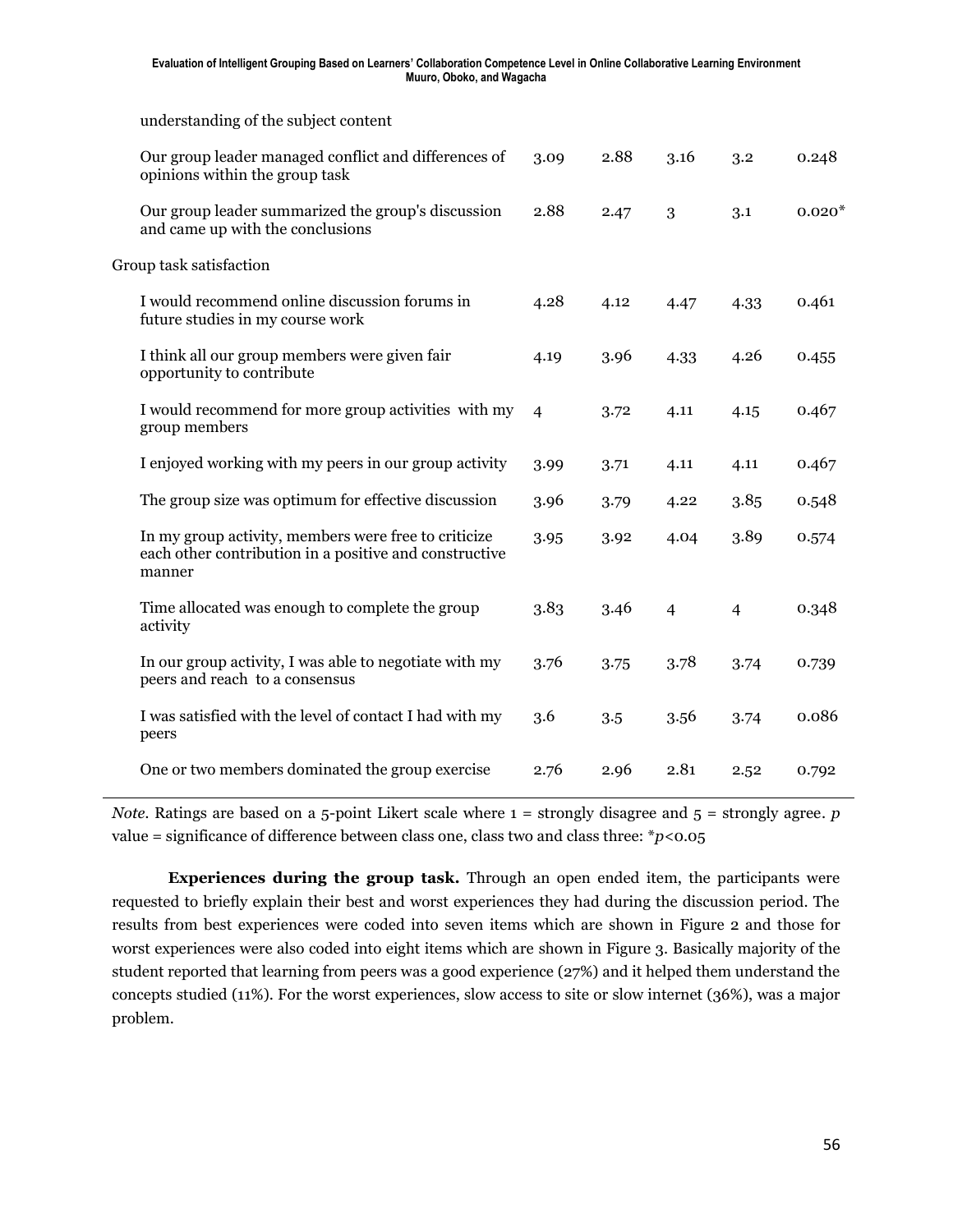

*Figure 2*. Best learning experiences from the discussion



**Frequency**

*Figure 3.* Worst experiences during the discussion

Table 11 presents the common themes that we identified in the students' perceived benefits in an online collaborative learning environment. For each theme, the table gives a few illustrative comments made by students.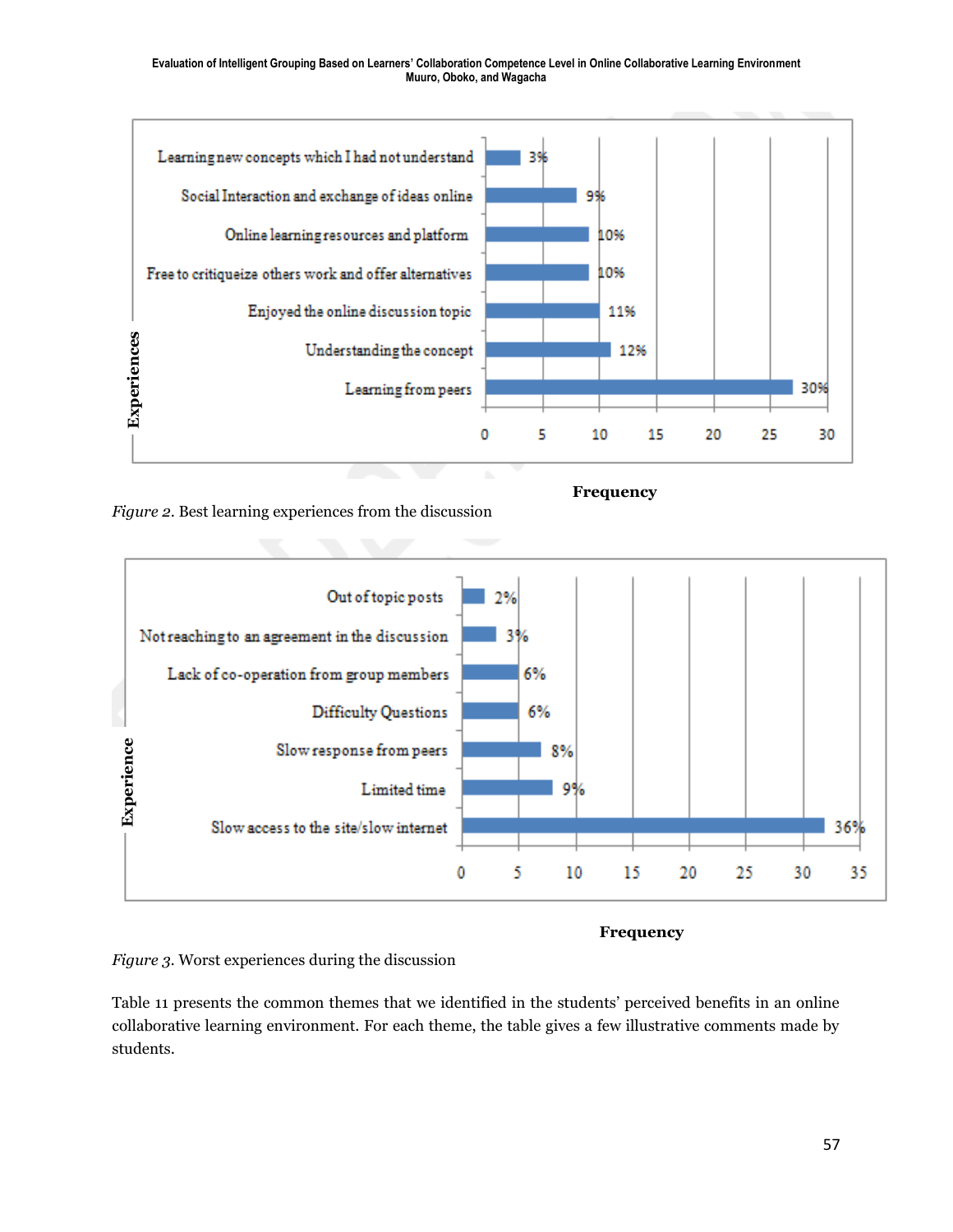Table 11

### *Benefits Which Students Cited for Participation in Online Collaborative Group Work*

| Theme<br>Learning from<br>other Peers | Cited Examples<br>It was fantastic moment since I was able to learn a lot from my peers who are doing<br>the same course as me since people who could not contribute on face to face<br>discussion group may be due to lack of confidence and may be didn't know how to<br>express themselves in front of people contributed and it was just surprising to see how<br>they had good ideas which really helped a lot during discussion. having the lecturers<br>summarized notes online made learning easier and peaceful |
|---------------------------------------|--------------------------------------------------------------------------------------------------------------------------------------------------------------------------------------------------------------------------------------------------------------------------------------------------------------------------------------------------------------------------------------------------------------------------------------------------------------------------------------------------------------------------|
| Understanding                         | I was able to understand the topic under discussion better than when I came in. I                                                                                                                                                                                                                                                                                                                                                                                                                                        |
| the concept                           | experience the most effective way of learning, it built my knowledge on online skills                                                                                                                                                                                                                                                                                                                                                                                                                                    |
| Learning                              | Discussing the subject matter and giving views. The chance I got to interact with the                                                                                                                                                                                                                                                                                                                                                                                                                                    |
| experience was                        | other members in that platform was really good. It was better than face to face                                                                                                                                                                                                                                                                                                                                                                                                                                          |
| interesting                           | discussions because I could research by myself and post to the group.                                                                                                                                                                                                                                                                                                                                                                                                                                                    |
|                                       | It was new, enjoyable. I got to learn about AI more than I did individually                                                                                                                                                                                                                                                                                                                                                                                                                                              |
| Social                                | During the online discussion, I manage to gain a lot since we were able to openly post.                                                                                                                                                                                                                                                                                                                                                                                                                                  |
| Interaction and                       | Question and discuss the possible answers in length unlike when we are in class. More                                                                                                                                                                                                                                                                                                                                                                                                                                    |
| exchange of                           | so the discussion group minimal enough for effective discussion, furthermore those I                                                                                                                                                                                                                                                                                                                                                                                                                                     |
| ideas online                          | did not know I was able to know them better                                                                                                                                                                                                                                                                                                                                                                                                                                                                              |

## **Discussion**

We discuss the results of the study based on three research questions.

### **Research Question 1 (RQ1)**

Which group of learners amongst the intelligently-grouped (class two), randomly-grouped (class three) and instructor-grouped using GPA (class one) performs best in an online collaborative environment task?

From the ANOVA analysis shown in Tables 7 there was no statistical significance difference between the means for all the posttest scores; therefore, there was no statistical significance difference among the classes. This means the effectiveness of intelligent group algorithm is equally the same as the random assignment and GPA instructor based grouping mechanisms. Therefore, the intelligent grouping algorithm was able to generate heterogeneous groups where members have diverse backgrounds including collaboration competencies, learning capabilities and social background similarly to what has been proved in random assignment. However, the method of group formation had a slight effect on the mean scores in all posttest scores. The differences in minimum scores could account for this slight difference in the mean scores. For example, in the quiz, class two had the highest median score (9.0) and the minimum score (2.8). This minimum score could have reduced the mean.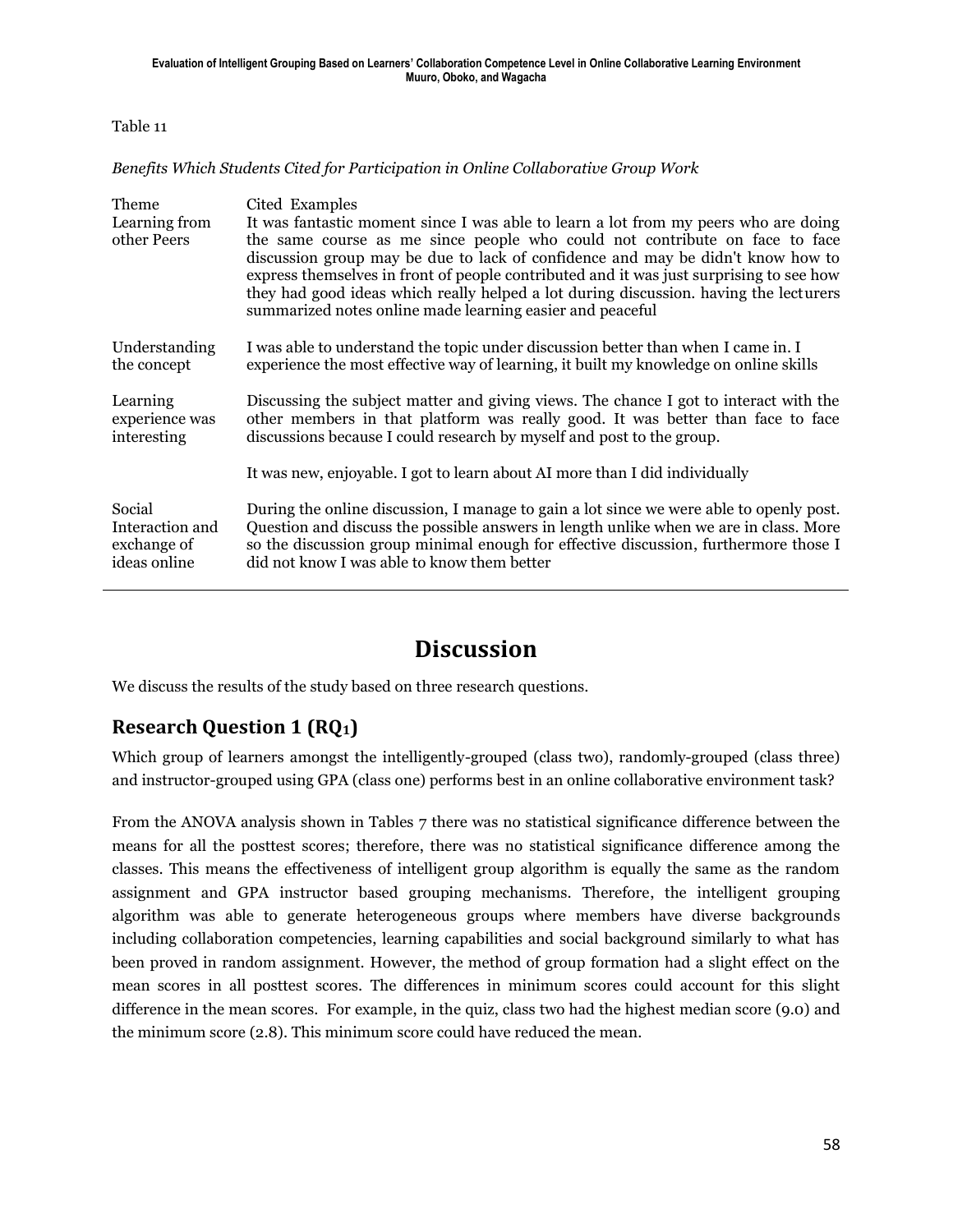## **Research Question 2 (RQ2)**

What is the association between grouping method used and group outcomes in terms of: (a) students' learning experiences, (b) perceived problems, (c) group leadership satisfaction, and (d) group task satisfaction?

Findings from the study indicate that two major problems were experienced: first, an individual contribution imbalance with some members contributing less than others (52%); and second, a lack of participation feedback in all the three classes (48%). This coincides with other studies in which the two major problems do prevail in an online collaborative learning environment (Capdeferro & Romero, 2012; Liu, Joy, & Griffiths, 2010; Muuro, Wagacha, Oboko, & Kihoro, 2014; Roberts & McInnerney, 2007; Zorko, 2009). The mean scores for *yes* responses were different on the two major problems in the three classes. The GPA assignment method (class one, 66%) had more participants experiencing contribution imbalance than the other participants who were assigned groups through intelligent grouping algorithm (class two, 41%) and random assignment (class three, 50%). This could probably be explained by the fact that GPA method had assigned students to groups based on their academic performance such that for each group there was student with higher GPA. These students with higher GPA could have dominated the discussion because they are more knowledgeable than others causing contribution imbalance. On the other hand, intelligent grouping method had the lowest participants experiencing this problem. This could probably be explained by the fact that this method had grouped students based on their collaboration competence levels such that for each group there was at least one student who had high collaborative competence. These student could have pulled the team together and make members collaborate more evenly with minimal contribution imbalance. However, in regard to these differences no statistically significant relationship found among the three classes in group problems as per the *p* values (see Table 9).

As observed from Table 10, all the items for evaluating the effectiveness of the discussion forum as a learning tool were positively rated with some having an overall mean value above average in all items. This coincides with other studies for constructivist approach to learning where peer learning has been reported to be more effective on helping learners to interpret, clarify and validate their understanding through constructed dialogue and negation with their peers than individual learning (Garrison, 1993). Furthermore, this also supports the fact that discussion forums do support e-learning by enabling learners to actively construct knowledge by formulating ideas into words that are shared with and built on through the reactions and responses of their peers in the forum (Harasim, Hiltz, Teles, & Turoff, 1995). Although there was a slight mean difference on the learning experiences in the three classes, according to the *p* values in Table 10 none of the *p* values was less than 0.05 (*p*<0.05 ); hence, there was no statistically significant relationship between the group formation method and the learning experience outcome. Therefore, the study found that the learning experience outcome was similar for all learners regardless of the group formation method.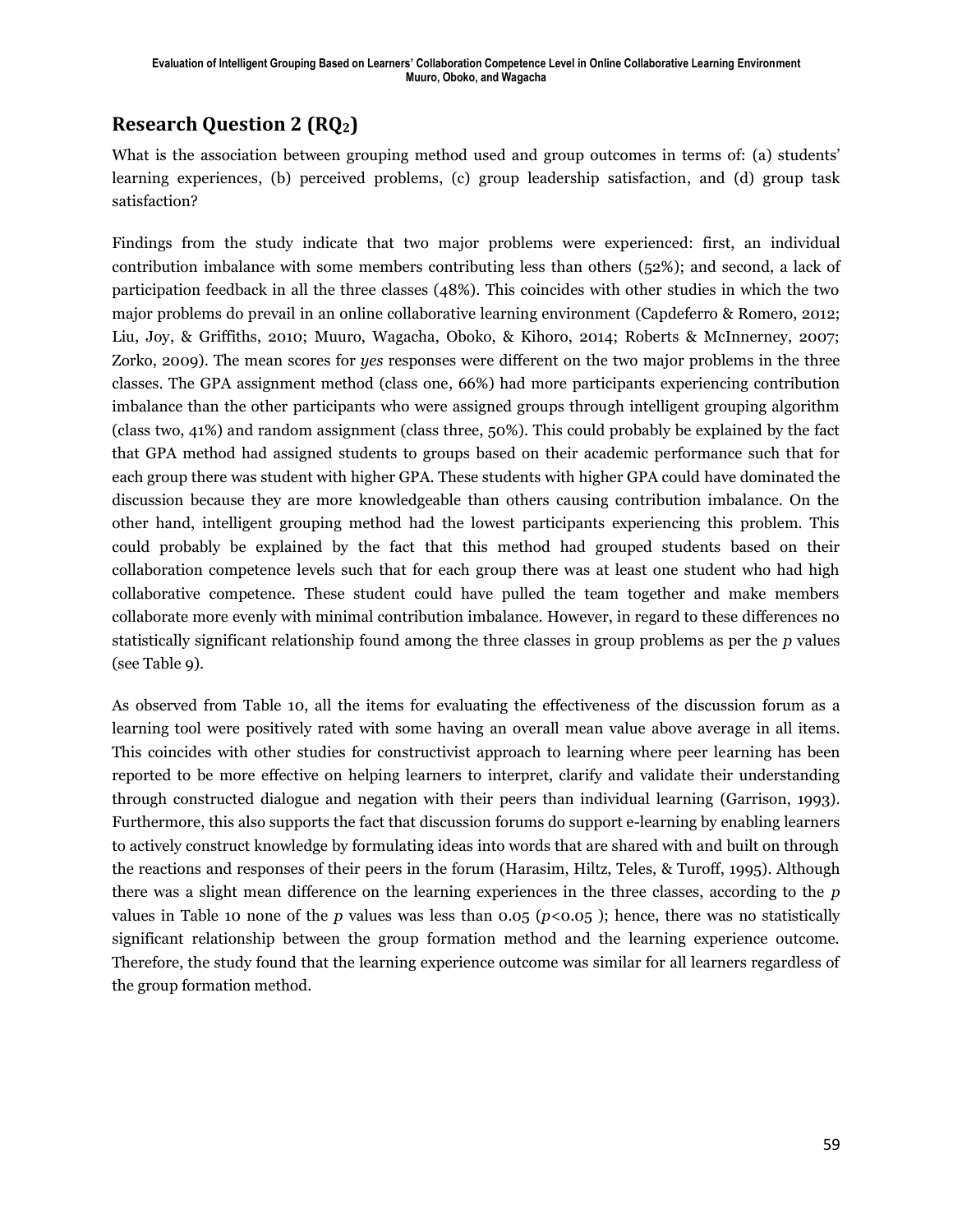On the effectiveness of the group leader, the mean values ranged from 2.88 to 3.52; students positively recognized the roles played by the peer group leaders with the highest being enjoying working together and the lowest role was summarization of group's discussion. Groups formed using GPA (class one) had their group leaders assigned using GPA, where the student with the highest GPA value in the group being assigned the role. Intelligent grouping method group (class two) had their leaders assigned from cluster one which had the most collaborative group as per the collaboration competence level. In random group formation group (class three), the group leader assignment was done through random assignment. Regardless of the group formation and group leader assignment method, group leaders agreed that they enjoyed playing the leadership role and this motivated them to read widely. Group members also enjoyed the role played by their leaders but they acknowledge that most of the group leaders were unable to summarize the group's discussion. This was an indication that some roles, like summarization and making conclusion in a discussion, are more difficult to be realized through a group leader. Furthermore, there was a statistically significant relationship between the group leader summarization role and the group formation method (class type) where the *p* value = .020 (Significance of difference between class one, class two and class three: *p*<0.05).

On group task satisfaction, all the items were positively rated in all the three classes. Members enjoyed working in groups and more specifically on peer learning where they are able to criticize one another and reach a consensus. Group size which was four students per group was felt to be effective and most students recommended more group work in future studies with the same group membership, with a few citing a need for a change in group membership to get new experiences and exposure from new members. These group task outcome experiences were felt almost similarly in all classes regardless of the group formation technique. Therefore, the study did not find any statistically significant association as observed from Table 10 where none of the *p* values was less than .05 (*p*<.05). These outcomes coincide with other studies which found that when group work learning is shifted from teacher control to student peer groups, it helps learners to acknowledge their dissent, disagreements and share their doubts(Bruffee, 1999). In addittion, students become co-constructors of knowledge rather than consumers.

### **Research Question 3 (RQ3)**

What are the students' perceived benefits of online collaborative learning?

From the cited examples on benefits which were reported by the participants (see Table 11), students' responses confirmed that online collaborative learning has a number of benefits including: peer learning which provides a platform to freely criticize others work and offer alternatives making the learning process enjoyable, a platform for social interaction and exchange of ideas, and it provides a better opportunity for understanding concepts which are difficult to learn individually. These cited benefits truly correspond to the advantages of constructivism theory of learning (Palloff & Pratt, 1999) and the observed benefits of online collaborative learning from other studies.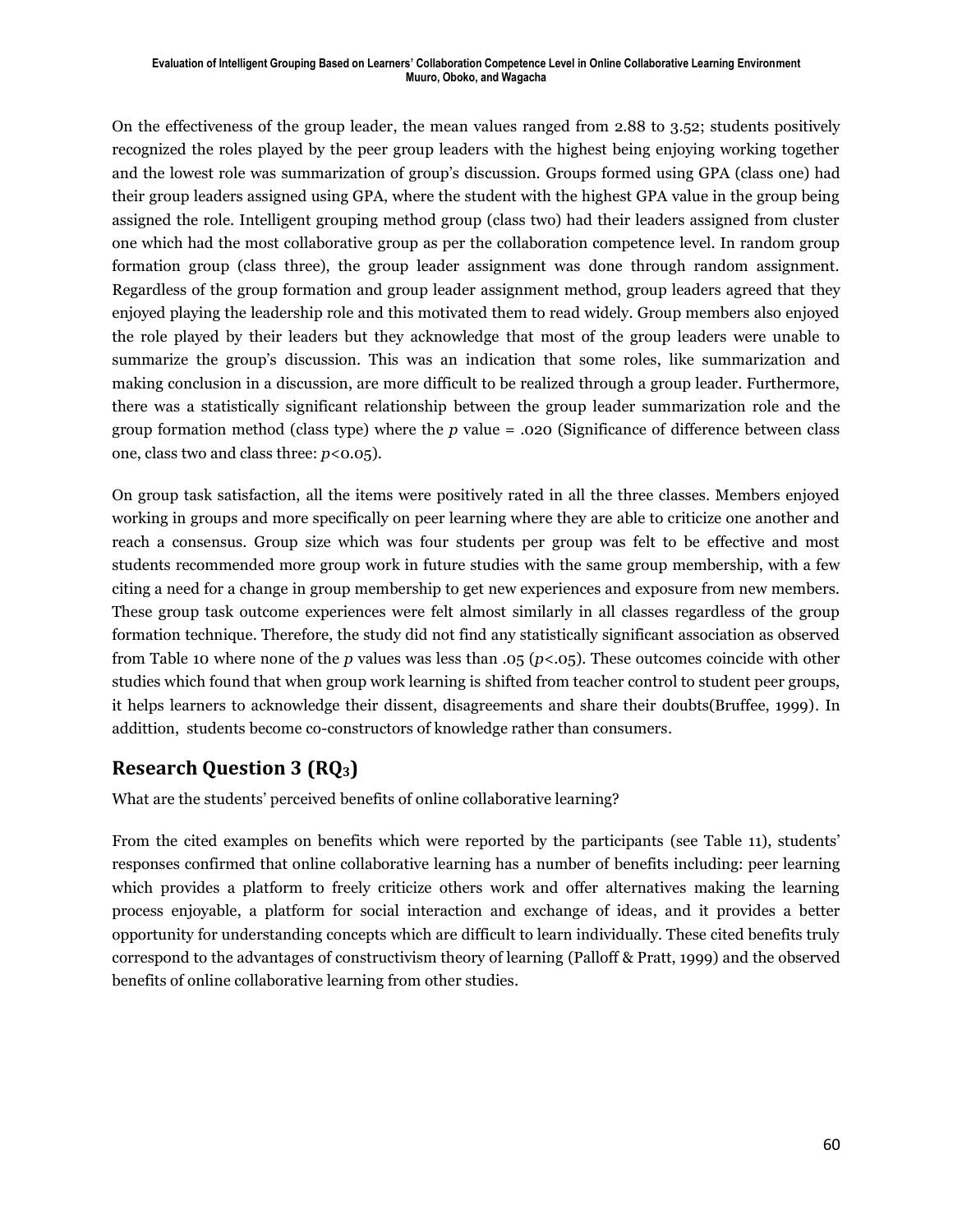# **Conclusion**

Results from this study provide empirical evidence on the capability of an intelligent grouping algorithm to group students in a desirable manner which provides learning opportunities among peers similar to those ones realized through random assignment and GPA instructor-based methods. In addition, this intelligent grouping method guarantees heterogeneity based on learners' collaboration competence level unlike the random assignments method which only increases the likelihood of heterogeneity in the group. With the understanding that GPA group formation method involves the instructor and it may not be dynamic, instructors are more likely to adopt our intelligent grouping methods as the findings show that both have similar results. Overall, it appears the intelligent grouping algorithm provide an added advantage in supporting group formation due to its guarantee on heterogeneity, dynamism, and less instructor involvement.

The positive findings on the role of group work as a learning tool from the students' perspective informs the instructors the importance of including collaborative work in instructional design. In addittion, the positive findings provide a learning experienace to students with poor individual leaning skills to improve their learning through group learning. This enhances the overall quality of e-learning as well as increases the learner's confidence.

Further research should explore how online collaborative learning can be made more effective by examining the instructors' role in supporting group work, perceptions of group work, and level of experience in conducting collaborative learning. This could also shed more light on how to improve the quality of online collaborative learning. Future studies could also consider examining the effectiveness of collaborative learning in enhancing students' learning skills and improving the level of knowledge constructed in blended e-learning platforms.

# **Acknowledgements**

The authors appreciatively thank the National Commission for Science and Technology in Kenya for the financial support provided to facilitate data collection and analysis. The authors would also like to thank all the students in Kenyatta University who willingly agreed to participate in this study and their instructors for facilitating the collection of data.

# **References**

Aher, S. B., & Lobo, L. M. R. J. (2011). Data Mining in Educational System using WEKA. In *Proceedings of the International Conference on Emerging Technology Trends (ICETT)* (Vol. 3, pp. 20–25). New York, USA: Foundation of Computer Science.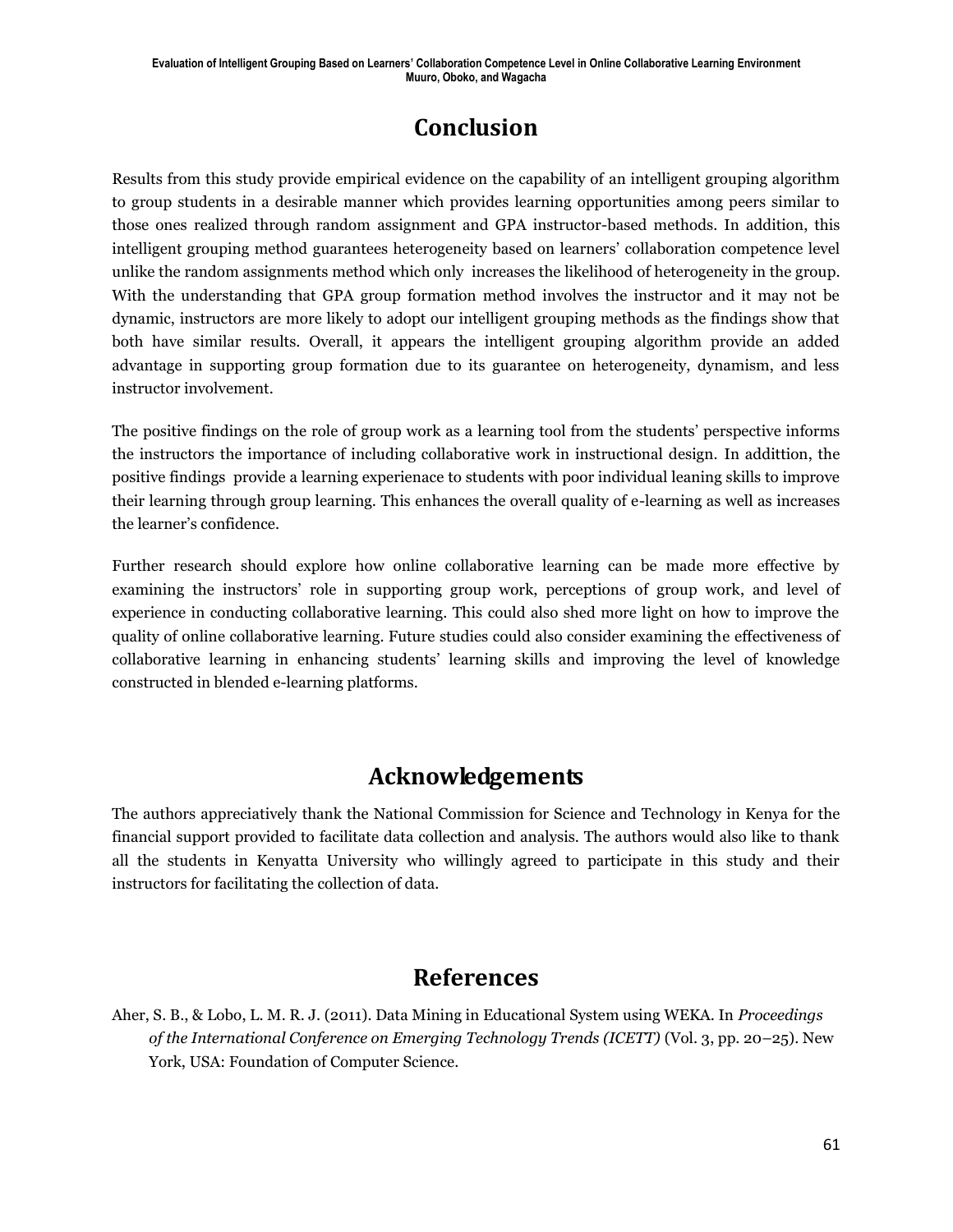- Alfonseca, E., Carro, R. M., Martin, E., Ortigosa, A., & Paredes, P. (2006). The impact of learning styles on student grouping for collaborative learning: A case study. *User Modeling and User-Adapted Interaction*, *16*(3–4), 377–401.
- Bacon, D. R., Stewart, K. A., & Anderson, E. S. (2001). Methods of assigning players to teams: A review and novel approach. *Simulation & Gaming*, *32*(1), 6–17.
- Bloom, B. S. (1956). *The Taxonomy of Educational Objectives: Classification of Educational Goals Handbook 1: The Cognitive Domain*. New York, NY: McKay Press.
- Bruffee, K. A. (1999). *Collaborative learning: Higher education, interdependence, and the authority of knowledge* (2nd ed.). Baltimore, MD: The John Hopkins University Press.
- Capdeferro, N., & Romero, M. (2012). Are online learners frustrated with collaborative learning experiences? *The International Review of Research in Open and Distributed Learning*, *13*(2), 26– 44.
- Chapman, K. J., Meuter, M., Toy, D., & Wright, L. (2006). Can't we pick our own groups? The influence of group selection method on group dynamics and outcomes. *Journal of Management Education*, *30*(4), 557–569.
- Connerley, M. L., & Mael, F. A. (2001). The importance and invasiveness of student team selection criteria. *Journal of Management Education*, *25*(5), 471–494.
- De Faria, E. S. J., Adan-Coello, J. M., & Yamanaka, K. (2006). Forming groups for collaborative learning in introductory computer programming courses based on students' programming styles: An empirical study. In *Proceedings of the IEEE 36th Annual Frontiers in Education Conference* (pp. 6– 11). San Diago,CA: IEEE.
- Deibel, K. (2005). Team formation methods for increasing interaction during in-class group work. In *ACM SIGCSE Bulletin* (Vol. 37, pp. 291–295). Caparica, Portugal: ACM New York, NY, USA.
- Dimopoulos, I., Petropoulou, O., Boloudakis, M., & Retalis, S. (2013). Using learning analytics in Moodle for assessing students' performance." In *Proceedings of the 3rd International Conference on Learning Analytics and Knowledge –(LAK '13)* (pp. 195–199). Leuven, Belgium: ACM New York, NY, USA.
- Fraenkel, J. R., Wallen, N. E., & Hyun, H. H. (2012). *How to design and evaluate research in education*. New York, N.Y: McGraw-Hill Higher Education.
- Garrison, D. R. (1993). A cognitive constructivist view of distance education: An analysis of teachinglearning assumptions. *Distance Education*, 14(2), 199-211.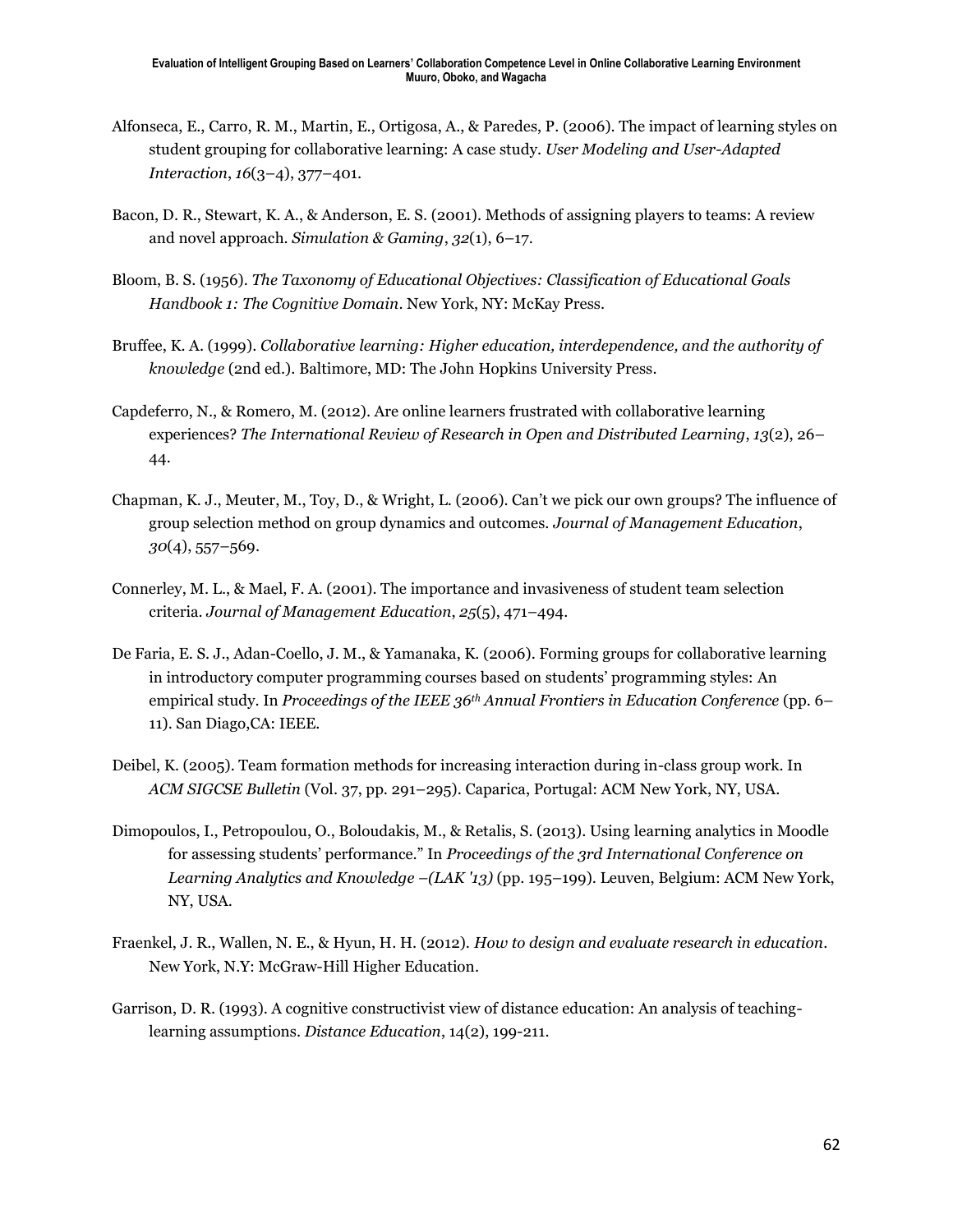- Grigoriadou, M., Papanikolaou, K. A., & Gouli, E. (2006). Investigating how to group students based on their learning styles. In *Proceedings of the 6th IEEE International conference and Advanced Learning Technologies* (pp. 1139–1140). Kerkrade,Netherlands: IEEE Computer Society.
- Harasim, L., Hiltz, S. R., Teles, L., & Turoff, M. (1995). *Learning networks: A field guide to teaching and learning online*. Cambridge, MA: MIT Press.
- Koppenhaver, G. D., & Shrader, C. B. (2003). Structuring the classroom for performance: Cooperative learning with instructor assigned teams. *Decision Sciences Journal of Innovative Education*, *1*(1), 1– 21.
- Liu, S., Joy, M., & Griffiths, N. (2009). iGLS: Intelligent grouping for online collaborative learning. In *Proceedings of the 9th IEEE International Conference on Advanced Learning Technologies* (pp. 364–368). Riga,Latria: IEEE Computer Society.
- Liu, S., Joy, M., & Griffiths, N. (2010). Students' perceptions of the factors leading to unsuccessful group collaboration. In *Proceedings of the 10th IEEE International Conference on Advanced Learning Technologies* (pp. 364–368). Sousse, Tunisia: IEEE Computer Society.
- Messeguer, R., Medina, E., Royo, D., Navarro, L., & Juarez, J. P. (2010). Group prediction in collaborative learning. In *Proceedings of the 6th International Conference on Intelligent Environments,* (pp. 350– 355).
- Muehlenbrock, M. (2006). Learning group formation based on learner profile and context. *International Journal on E-Learning*, *5*(1), 19–24.
- Muuro, E., Wagacha, P., & R. Oboko. (2014). Improving online collaborative learning using machine learning. In J. Keengwe & J. J. Agamba (Eds.), *Models for improving and optimizing online and blended learning in higher education* (pp. 204–219). Pennsylvania, PA: IGI Global.
- Muuro, E., Wagacha, P., R.Oboko, & Kihoro, J. M. (2014). Students' perceived challenges in an online collaborative learning environment: A case of higher learning institutions in Nairobi, Kenya. *The International Review of Research in Open and Distributed Learning*, *15*.
- Nunnally, J. C. (1978). *Psychometric theory* (2nd ed.). New York, NY: McGraw-Hill.
- Palloff, R. M., & Pratt, K. (1999). *Building learning communities in cyberspace: Effective strategies for the online classroom*. San Francisco, CA: Jossey-Bass.
- Roberts, T. S., & McInnerney, J. M. (2007). Seven problems of online group learning (and their solutions). *Journal of Educational Technology and Society*, *10*(4), 257–268.
- Schellenberg, J. A. (1959). Group size as a factor in success of academic discussion groups. *The Journal of Educational Sociology*, *33*(2), 73–79.